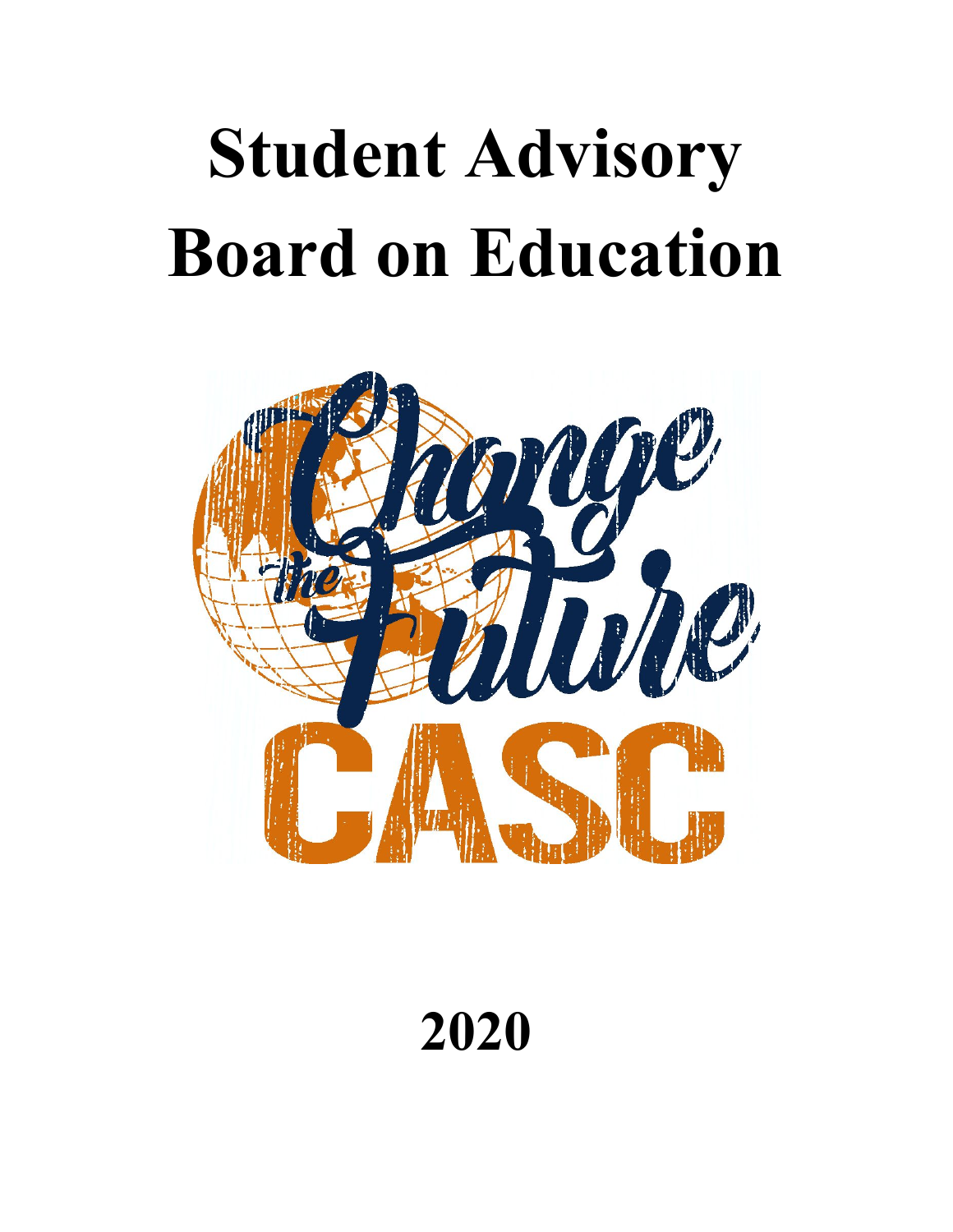### **T A B L E O F C O N T E N T S**

| Preface    |                                     | $\overline{2}$ |
|------------|-------------------------------------|----------------|
| ${\rm I}.$ | <b>Student Representation</b>       | $\overline{4}$ |
| $\rm{II}.$ | Civic Engagement                    | $10\,$         |
| $\rm III.$ | Racial Equity                       | $15\,$         |
| IV.        | School Safety                       | $20\,$         |
| V.         | Mental Health                       | $25\,$         |
| VI.        | Distance Learning                   | $30\,$         |
| VII.       | <b>Environmental Sustainability</b> | 35             |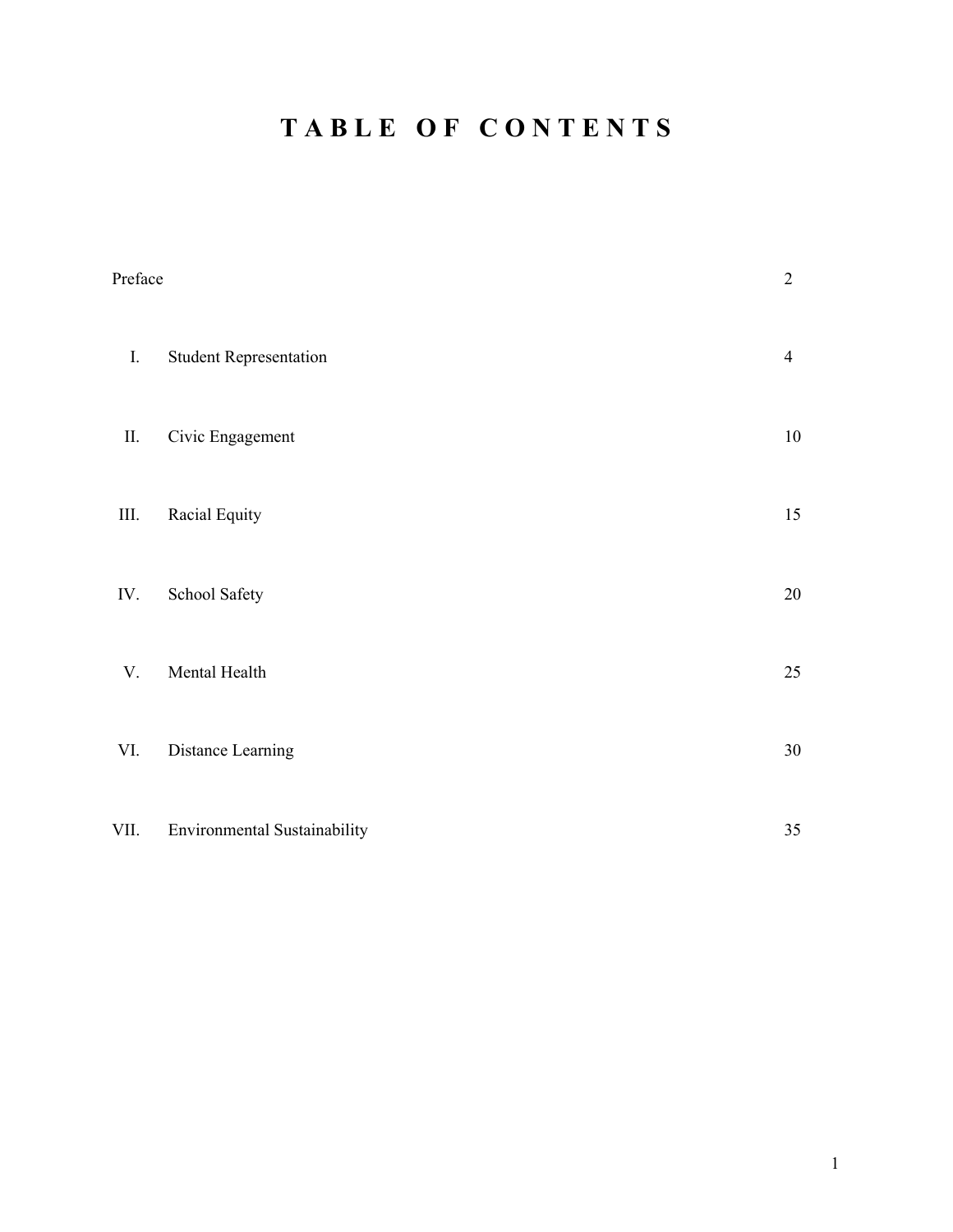#### **P R E F A C E**

The first Student Advisory Board on Education took place in 1963, and was established as an avenue for the California State Board of Education to receive feedback from the main stakeholders of the education system, students. Additionally, students at SABE are tasked with the election of the top six semi-finalists for the position of Student Board Member on the State Board of Education. As such, students at SABE have served as representatives for the needs and perspectives of California students for the last fifty-seven years.

The 2020 Student Advisory Board on Education (SABE) took place virtually from October 31st through November 2nd. The delegation was composed of 72 high school students, from all grades, representing all regions of California. At SABE, delegates discussed the issues in the California education system that they, as students, identified as most pertinent. Delegates then researched and developed proposals for the Board of Education on how to best address these issues.

Topics addressed this year and their respective proposals include:

- Student Representation
	- Increasing the voice of students through appointments to LEA committees, the creation of a standardized set of student committee members' rights, and the creation of a SBE Student Board Member advisory committee.
- Civic Engagement
	- The creation of a Student Civic Learning Handbook outlining the avenues and opportunities available to students to participate in the decision making process.
- Racial Equity
	- The creation of a blueprint of model practices that provide comfortable and accessible ways for students to report racially charged incidents at school.
- School Safety
	- The developement of guidelines for LEAs to establish methods for students to communicate school safety concerns regarding staff misconduct, instances of sexual harassment, possession of dangerous substances, and weapons to local administration.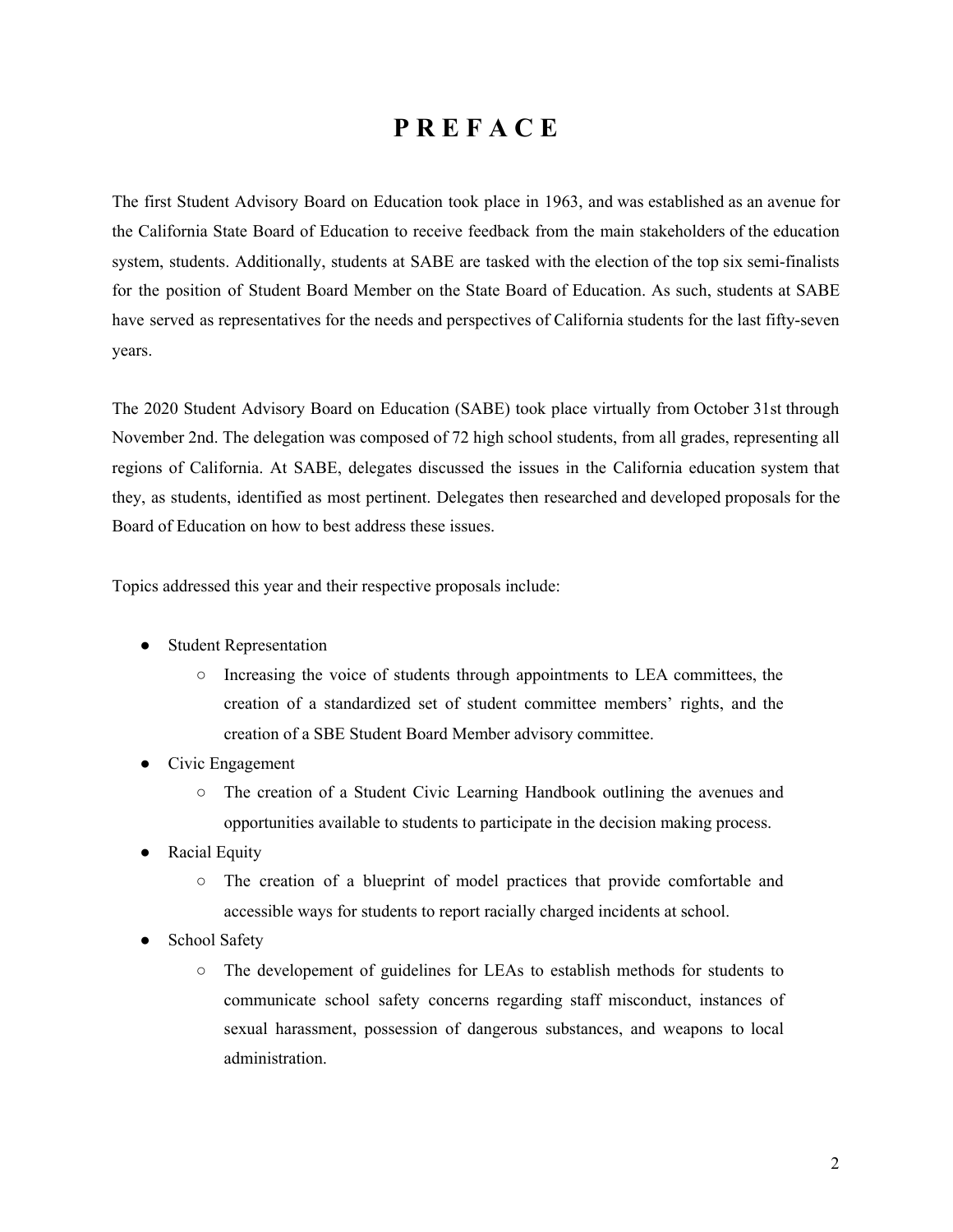- Mental Health
	- The implementation of informative posters in schools that identify the signs of declining mental health and include safe plans in the event of a mental health crisis, positive coping mechanisms, and the identification of available school-based services.
- Distance Learning
	- The creation of a distance learning task force composed of students, admin, teachers, and parents dedicated to improving distance learning and its transition into traditional learning models.
- Environmental Sustainability
	- The development of LEA Green District Advisory Councils, consisting of students, district staff, and community members, in charge of leading sustainable initiatives to be implemented at the district level.

The proposals outlined in this packet are the direct result of the work of students. Over three days, students brainstormed and conducted thorough research to create effective and informed proposals to make tangible change in their communities and statewide. We commend the delegation and their extraordinary initiative.

It must also be noted that this year's conference was directly reflective of the times. Due to the ongoing Covid-19 pandemic, the Student Advisory Board was transitioned to an online platform, utilizing the technology and software employed by schools nationwide following the shift to distance learning. The digital ecosystem has become instrumental in the facilitation of learning as well as advocacy on behalf of the underrepresented.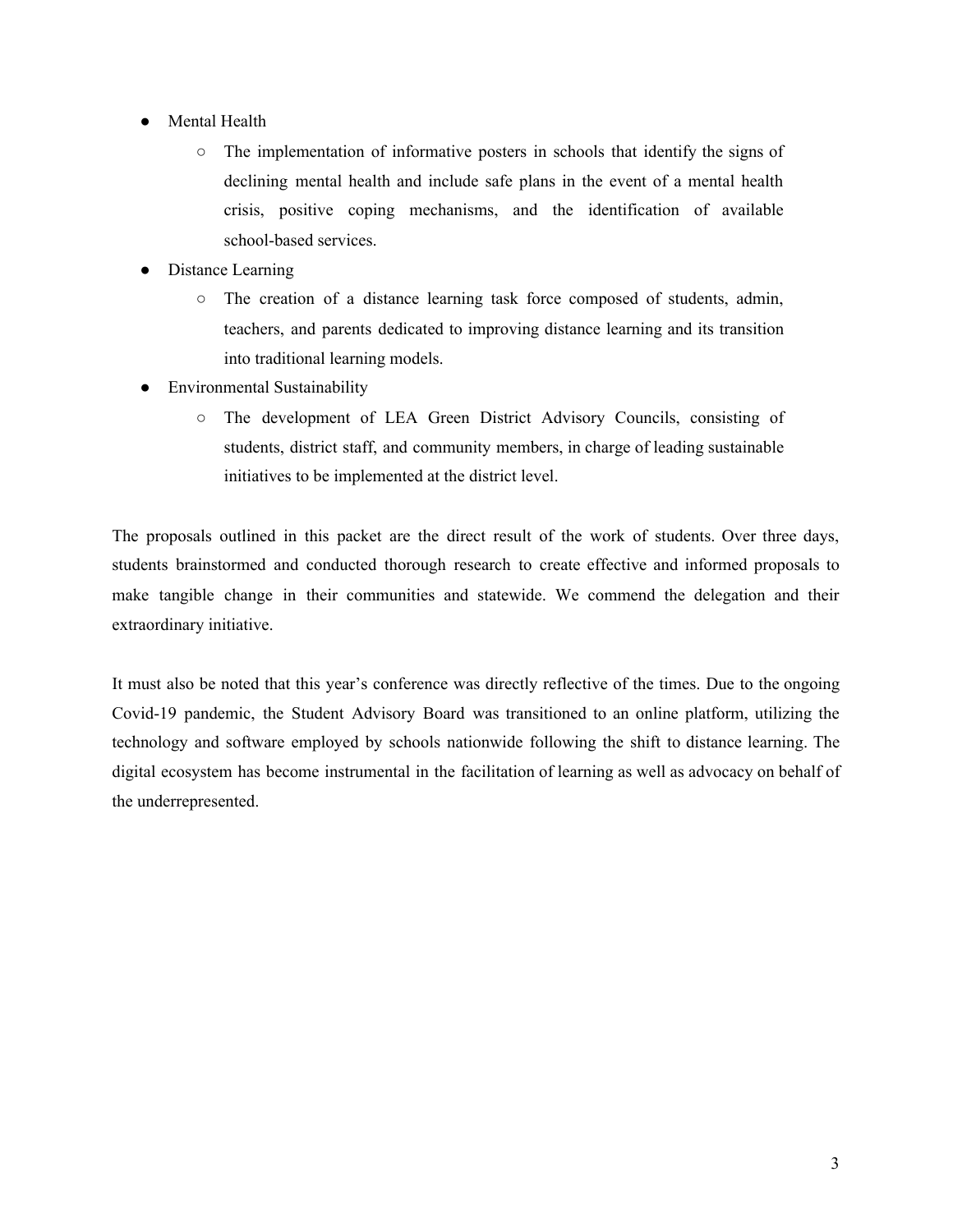#### **The Student Advisory Board of Education**

Thursday, November 5, 2020, Item #1

#### **Student Representation**

| Speaker:     | Benjamin Salop, Oakland Technical High School, Oakland                                             |
|--------------|----------------------------------------------------------------------------------------------------|
| Writer:      | Emma Lin, Palo Alto High School, Palo Alto                                                         |
| Research:    | Brandon Bui, Lowell High School, San Francisco                                                     |
| Facilitator: | Angel Jimenez, University of Southern California, Los Angeles                                      |
|              | Group Members: Desiree Adamos, Olympian High School, San Diego; Emma Jacquay, Turlock High School, |
|              | Turlock; Henry Mills, Alameda High School, Alameda; Eli Ramer, Beverly Hills High School,          |
|              | Beverly Hills; Nikhita Sundarapandian, Santa Susana High School, Simi Valley; Jennifer Tran,       |
|              | Bolsa Grande High School, Garden Grove                                                             |

#### **I. PRIORITY**

The Student Advisory Board on Education, a program of the California Association of Student Councils, has identified that district and school administration do not feel that student voice is necessary to running a successful district which has resulted in student voice, especially the voices of historically underrepresented minorities, being overlooked and underrepresented in the education system.

#### **II. RECOMMENDED SBE ACTION**

The Student Advisory Board on Education suggests that the State Board of Education:

- 1. Recommend the governing board of district boards of education to appoint to their committees (including Local Control and Accountability Plan and Curriculum Committees) within 60 days one or more pupil members with preferential voting rights if pupils submit a petition of 10% of the student body or 500 pupils (whichever is fewer) to the governing board.
- 2. Create a standard baseline of the rights of student committee members.
- 3. Create a State Student Board Member Student Advisory Board.

#### **III. LOCAL AND STATEWIDE IMPLEMENTATION DETAILS**

- 1. The California State Board of Education recommends to local Governing Boards and District Administration that they appoint at least one pupil member to each board and district committee. Including, but not limited to Local Control and Accountability Plan and Curriculum committees.
	- Pupil shall be appointed to committee within 60 days of receiving a qualified petition
		- $\circ$  The petition shall contain the signatures of either (A) not less than 500 pupils regularly enrolled in high schools of the school district, or (B) not less than 10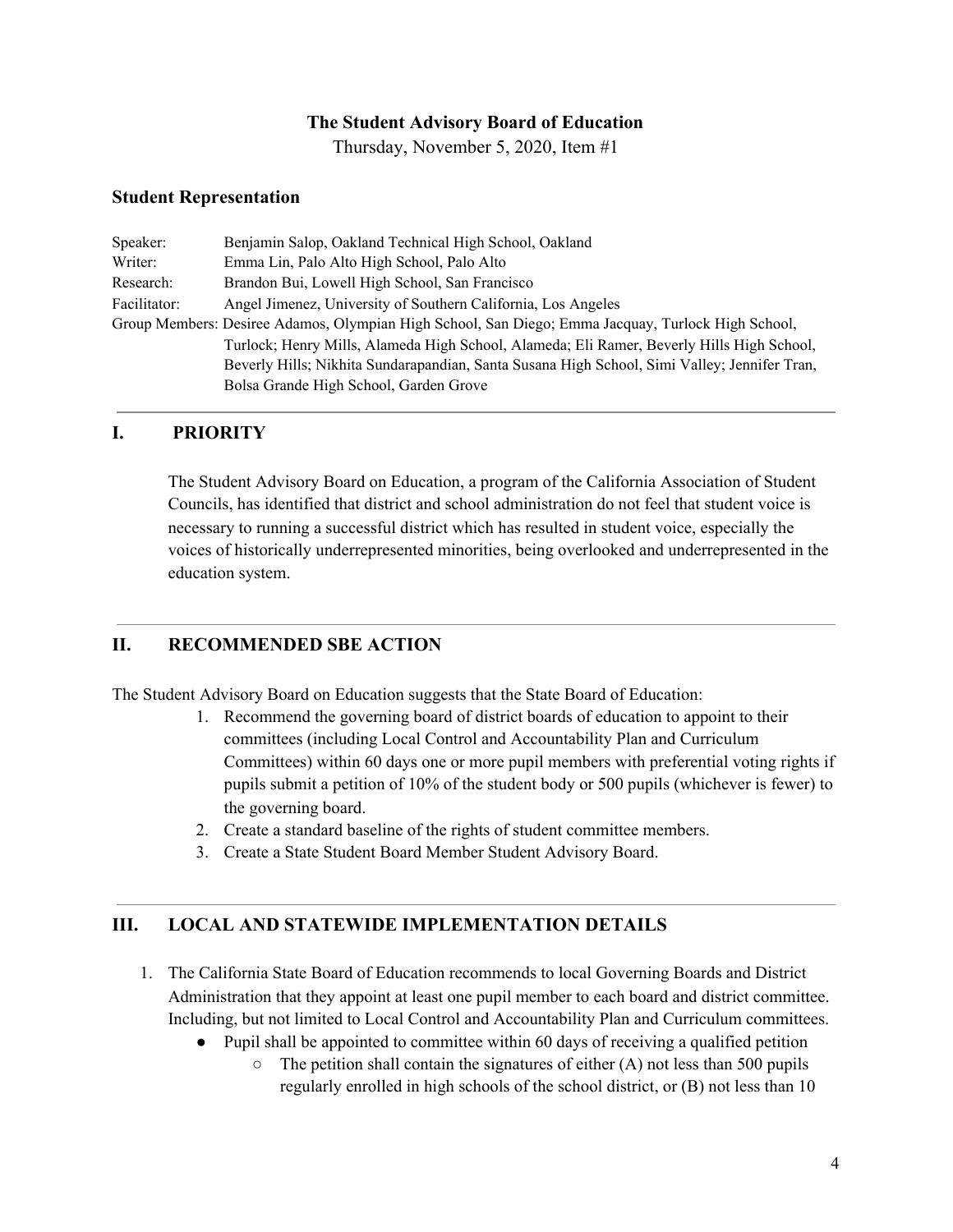percent of the number of pupils regularly enrolled in high schools of the school district, whichever is less.

- Pupil Criteria
	- Any pupil selected to serve as a member of a board or district committee shall be enrolled in a high school of the school district, may be less than 18 years of age.
- Appointment or election
	- The governance board of district administration may appoint more than one student per committee
	- The pupil shall be elected or appointed in a manner decided by the governance board or district administration. The term of a pupil member shall be one year commencing on July 1 of each year.
- Pupil members shall not be considered members of a legislative body of a local agency for purposes of the Ralph M. Brown Act (Chapter 9 (commencing with Section 54950) of Part 1 of Division 2 of Title 5 of the Government Code).
- 2. The California State Board of Education creates recommended baseline standards pertaining to the rights and duties of pupil committee members serving on board committees and subcommittees. We recommend that the following rights be given to all pupil members:
	- Each pupil member shall have the right to attend each and all meetings of the committee.
	- Each pupil member shall be made aware of the time commitment required to participate in committee meetings and work.
	- A pupil member shall be seated with the members of the committee and shall be recognized as a member of the committee, which includes the following:
		- receiving all open meeting materials presented to the committee members at the same time the materials are presented to the board members
		- being invited to staff briefings of committee members or being provided a separate staff briefing within the same timeframe as the staff briefing of committee members
		- being invited to attend other functions of the committee, such as forums, meetings with pupils and parents, and other general assemblies.
- 3. The California State Board of Education recommends the formation of a State Student Board Member Student Advisory Board. We recommend that the Student Advisory Board adhere to the following guidelines:
	- All district student board members in California are eligible to apply to be on the Student Advisory Board.
		- Application process will vary based upon the general level of interest expressed by district student board members.
	- The Student Advisory Board should have regular and recurring meetings, at least six times per year (in preparation for each of the six California State Board of Education meetings)
	- Representation from each CASC Region is encouraged to include diverse voices
		- The State Student Board Member may be responsible for reaching out to district student board members in underrepresented regions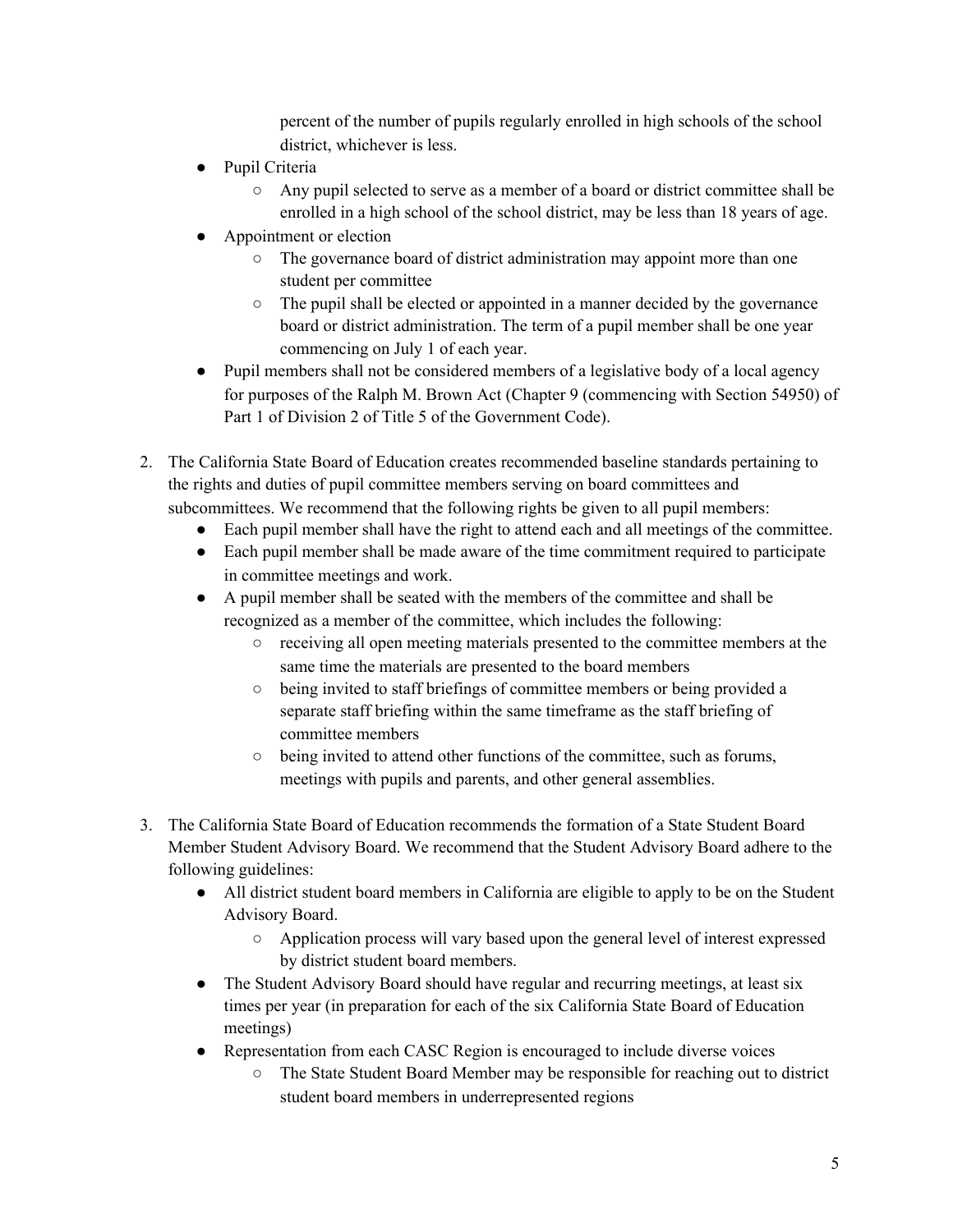#### **IV. KEY ISSUES**

Pupils are unaware of opportunities to speak out and/or are discouraged from participating in student representation and leadership opportunities.

- In Palo Alto Unified School District and Oakland Unified School District, superintendent student advisory councils and other student leadership groups have been cancelled due to COVID-19 without considering the viable options of hosting virtual meetings.
- Students who are enrolled in districts in lower socio-economic areas have lower GPAs compared to students who are enrolled in districts in higher socio-economic areas. This correlates with a decrease in student participation and representation among the students within this district who have the lowest GPAs in extracurricular activities including leadership roles within their district because they feel discouraged to take on these roles due to their level of academic success.
- In Palo Alto Unified School District, student board members who wanted a voice on distance-learning bell schedule changes were ignored for months; a survey with responses from over 800 students and parents were recorded and more than 80% of responses vocalized that they wanted schedule changes. The district board did not implement these changes.
- CSBMA (California Student Board Member Association) includes only 40 student board members across California when there are around one thousand school boards across California.

Even when pupil representation is present in decision-making, pupil opinions are often overlooked or ignored.

- School buses were defunded (before schools moved online) in Sweetwater Union High School District despite student protests and the disproportionately detrimental effects on students of lower socioeconomic status. This administration decision shows how student opinions are overlooked when making vital decisions that affect their daily life.
- In Turlock Unified School District the two student members on the Board of Education were not given the opportunity to represent the student population during two virtual school board meetings and were not able to give student insight on issues within their district or provide the board with an update on student involvement within the district. This has since been addressed and the representatives have been given the opportunity to speak at the meetings without being forgotten about but no further action was taken to ensure that this issue would not occur again in the future and to increase accountability on part of the board.

Pupils belonging to underrepresented minority groups are also underrepresented within their district.

- Despite making up 21% of the Palo Alto High School student population, no students belonging to historically underrepresented minority groups are represented on ASB, School Site Council, District Board, or the LCAP Committee.
- The cost to attend this SABE conference amounts to \$162 without scholarship. Students from lower SE groups<sup>1</sup> encounter financial obstacles such as these when looking to get involved with club sports, leadership roles, community service, and other extracurricular activities essential to personal development and success.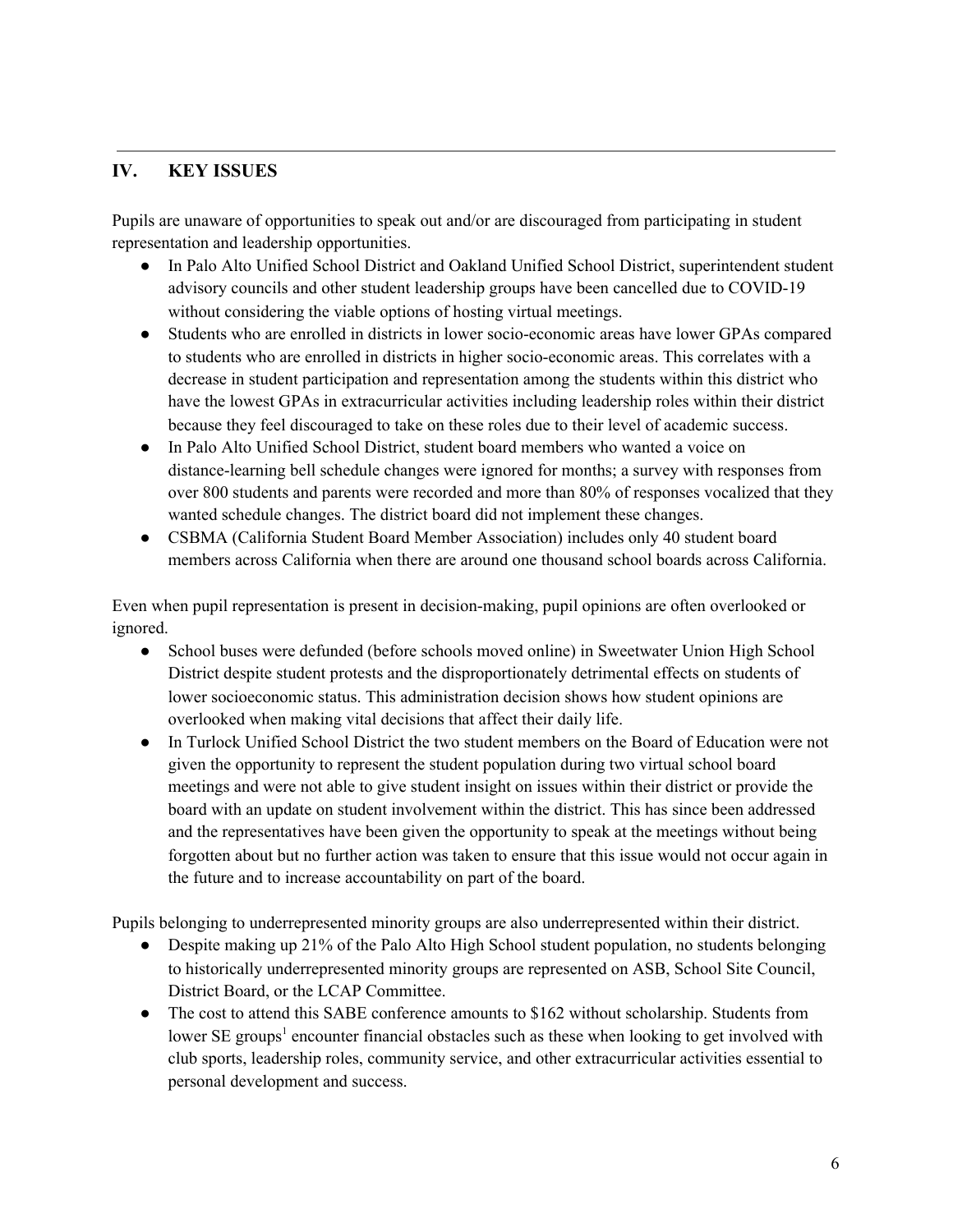● Students from lower socioeconomic areas are less likely to be active participants in their community compared to students from higher socioeconomic areas. For example, Del Norte Unified School District, which is located in the lowest poverty area in California, has a lower chronic absenteeism percentage than Los Angeles Unified School District, which is located in the highest poverty area in California. Students from lower socioeconomic areas are faced with more outside factors, such as familial responsibilities and financial obstacles, that can prevent them from attending school and furthermore representing their community.

#### **V. PROVEN RESULTS**

- SoundOut, a nonprofit dedicated to engaging student voice in the education system, has partnered with the US Department of Education, New York State Student Support Services Center, and other organizations - has numerous articles regarding studies, research summaries, and examples of student engagement in the education system, which has shown that with student members in Boards of Education, there's been an improvement/increase in academic achievement, civic engagement, better teaching, effective school improvement, school culture, etc.
- A study by Dr. Ulrika Bergmark a professor and researcher in Communication and Education - on the Swedish education explored student participation in education: "The findings revealed that the students have diverse understandings of student participation and that the degree of participation is dependent on students' [...] expectations and responsibility. Student teachers also connected student participation to their learning and future profession as teachers, beyond measurable outcomes as, for example, grades and completion of degree."
- San Francisco Unified School District has an esteemed Student Advisory Council and two extremely well respected student representatives on the Board of Education that are consistently consulted and given a space to advocate for students by their fellow adult peers; this same district has shown great performance in graduation rate and college/career readiness even when over half the student population is socioeconomically disadvantaged.

#### **VI. FISCAL ANALYSIS**

No SBE funds are required.

- Up to \$5000 impact of updating legislative documents and informing community members via email/text will be covered at the local level but will not increase net expenditure because resources are already allocated towards emails, texts, and website updates.
- Possible overtime pay for staff working to promote student representation and leadership
- Low to moderate cost for the Student Advisory Board to the State Student Board Member.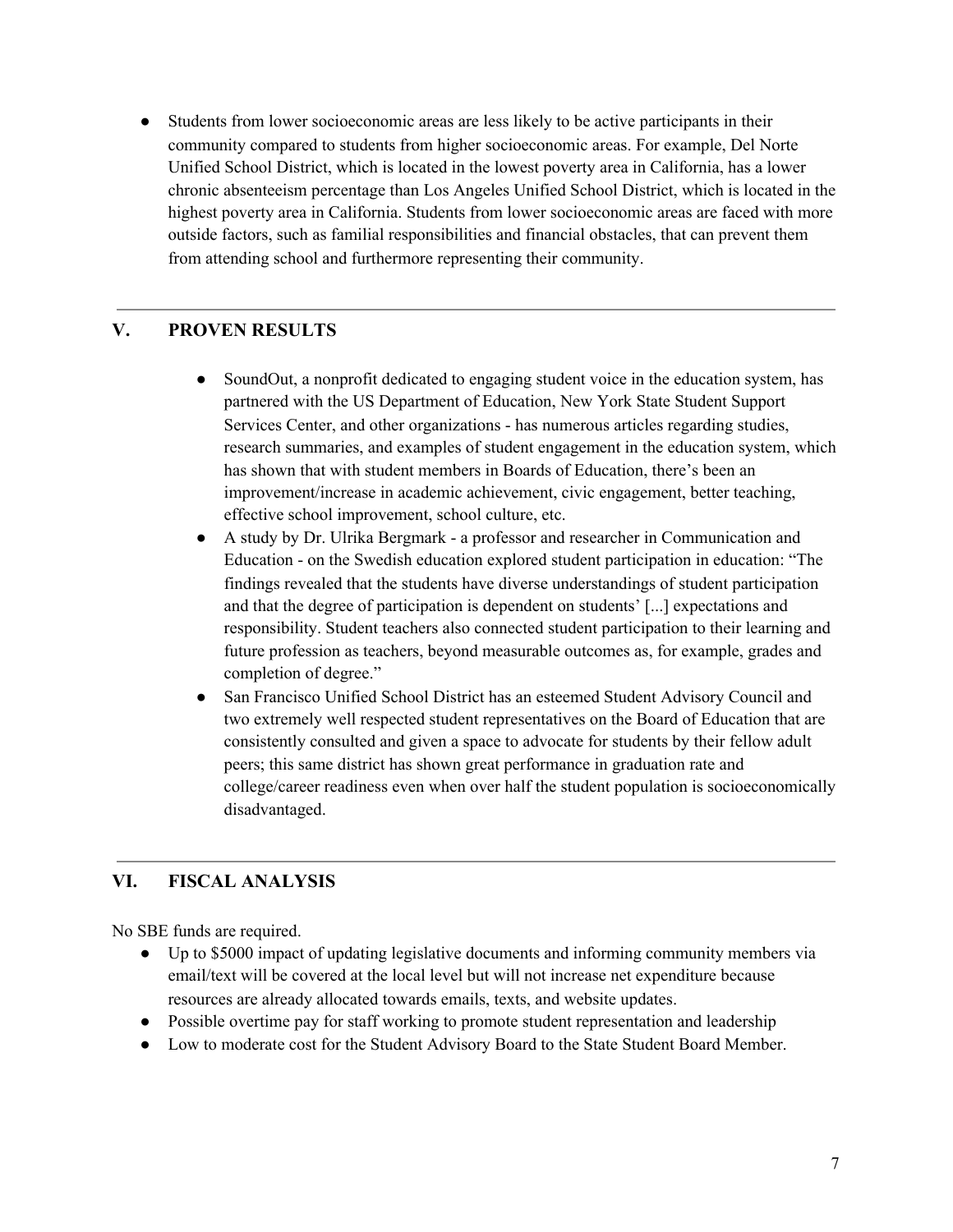#### **VII. RATIONALE**

#### Student Representation; General

- Fosters communication/connection between students and administration.
	- Research shows that the students most likely to feel college ready are the ones who have built a mentor-like relationship with adults in their communities
- Students offer a unique perspective because they have experiential knowledge.
	- Students are directly impacted by the success and failure of education policy and observe the effects of legislation.
- More accessible leadership resources and opportunities will encourage students to take advantage of those opportunities.
- Student representatives do not hinder the work nor do they detract from opinions or ideas of regular board members. Hearing student voice only provides further information for consideration and a primary source perspective of local policy.

Student Representation; Examples

- California School Boards Association (CSBA) has a student representative on their legislative committee
- "The Pennsylvania State Board of Education changed its bylaws in 2008 to require one high school junior and one high school senior to sit on both the Council for Basic Education and Council of Higher Education for their SBOE."
- Denver, Colorado has a Denver Student Board of Education that has conducted many projects throughout their district including creating a curriculum that's been used in their high schools' leadership classes.

Student Representation; State Student Board Member Student Advisory Board

• The State Student Board Member needs other perspectives in order to accurately represent all students in California; it is difficult for one voice to speak for 6.5 million students.

#### **VIII. SUMMARY OF PREVIOUS DISCUSSION AND ACTION**

- 1. Previous State Board of Education Recommendations
	- The California State Board of Education has added both a student member to the board itself and the Instructional Quality Commission. This promotes youth voice and shows the viability of the addition of students to committees and commissions at the local level.
- 2. Previous Legislative Action
	- California Education Code 52060 Section 8 G states that pupils are among those consulted when drafting a district's Local Control and Accountability Plan.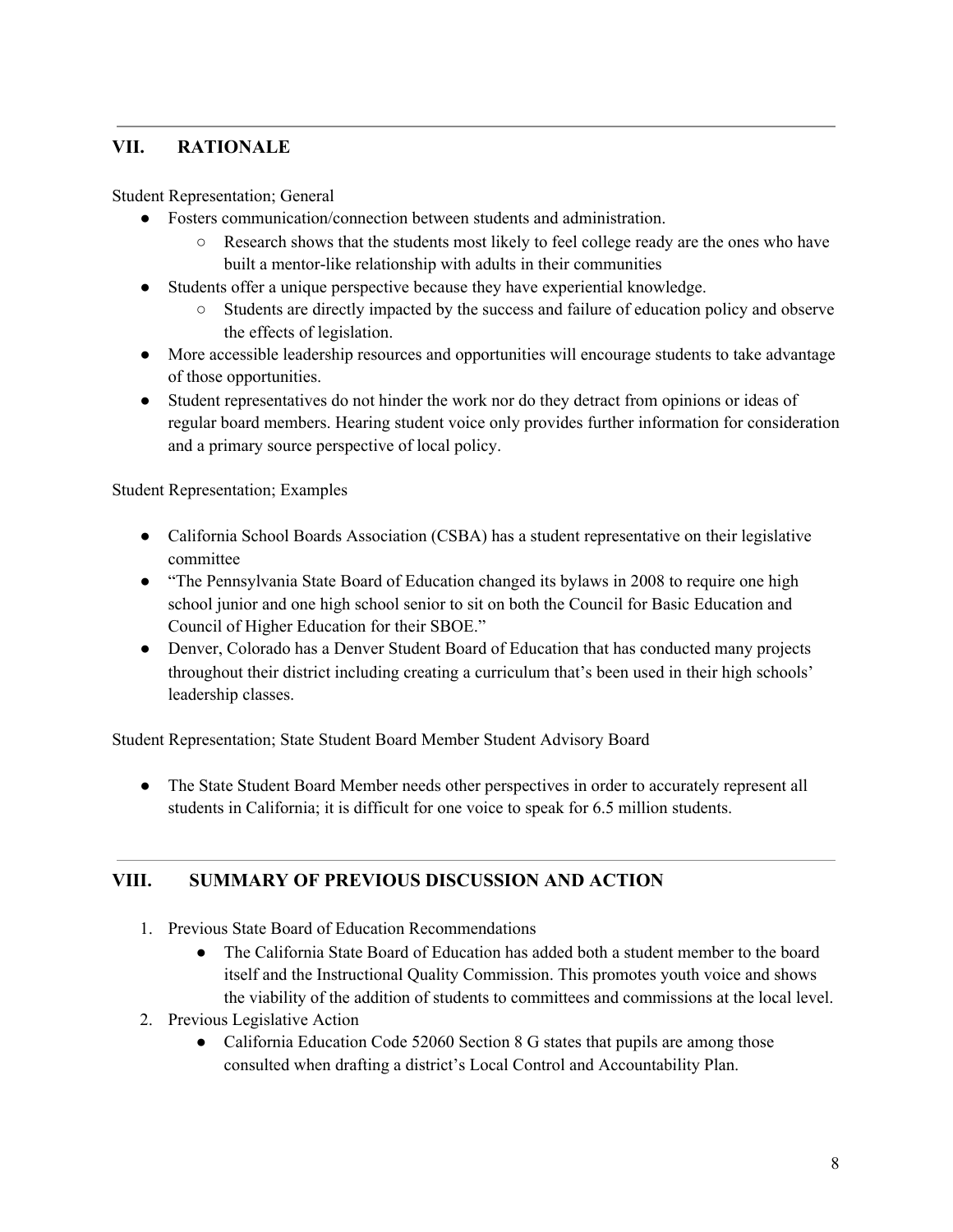- AB 1204 encourages the State Board of Education to add a pupil member to the Instructional Quality Commission.
- SB 532 outlines the ability of and the procedures for a pupil member to be added to local governance boards
- 3. Current Implementation of Student Commissions
	- San Francisco Youth Commission enacted by a 1995 San Francisco Charter Amendment. The Youth Commission is a body of 17 youth from San Francisco between the ages of 12 and 23. Created by the voters under a 1995 amendment to the City Charter, the commission is responsible for advising the Board of Supervisors and the Mayor on policies and laws related to young people. The Youth Commission is also charged with providing comment and recommendation on all proposed laws that would primarily affect youth before the Board takes final action.
	- Pioneers on local San Francisco Proposition G, which would let 16 and 17 year olds to vote on local candidates and ballot measures.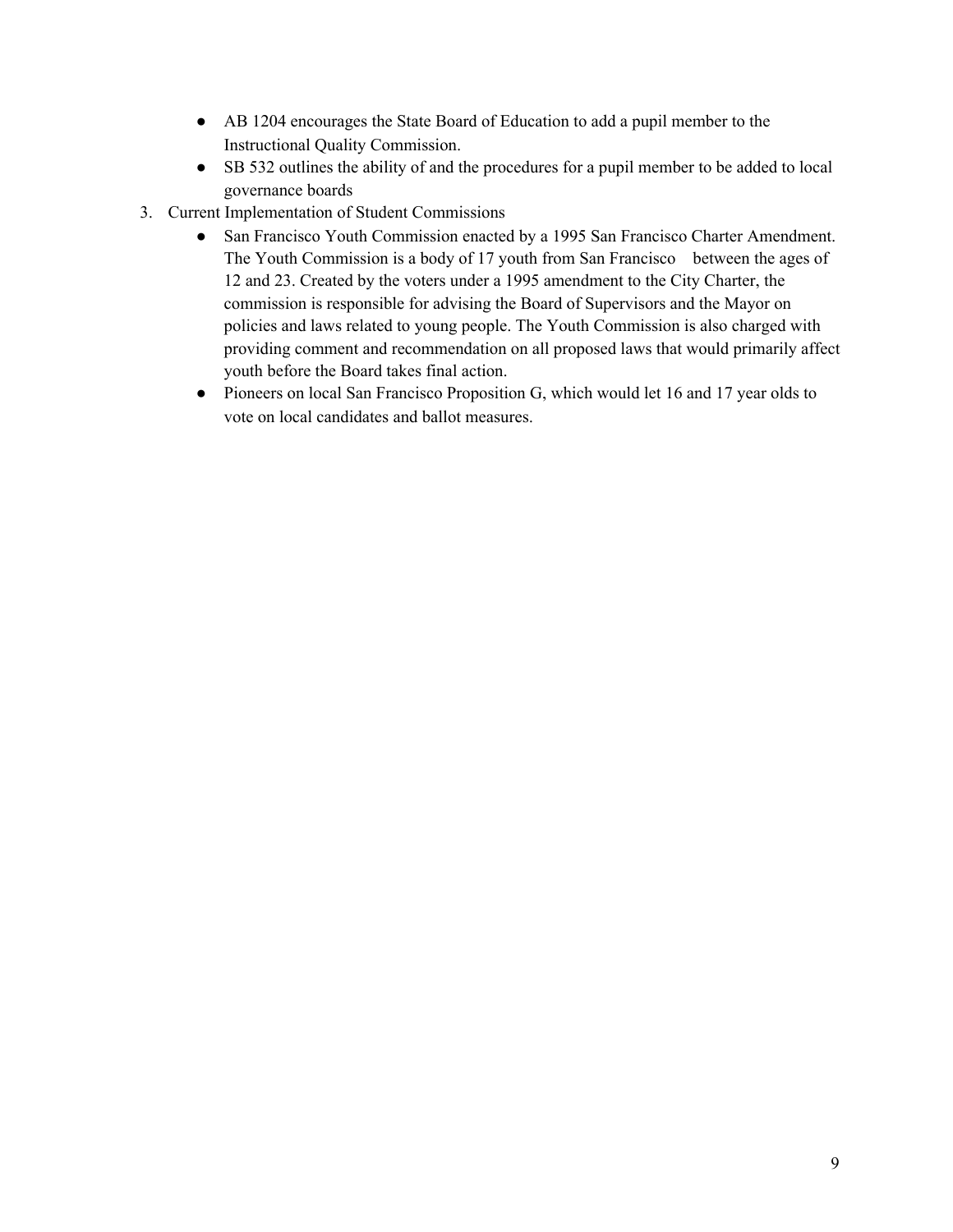#### **The Student Advisory Board of Education**

Thursday, November 5, 2020, Item #2

#### **Civic Engagement**

| Speaker:     | Anousha Athreya, Archbishop Mitty High School, San Jose                                                 |
|--------------|---------------------------------------------------------------------------------------------------------|
| Writer:      | David Cho, Newbury Park High School, Newbury Park                                                       |
| Research:    | Michelle Alas, Northgate High School, Walnut Creek                                                      |
| Facilitator: | Colman Sun, Northwood High School, Irvine                                                               |
|              | Group Members: Esther Kim, Chino Hills High School, Chino Hills; Michael Balerite, James C. Enochs High |
|              | School, Modesto; Metztli Carbajal, Southwest High School, San Diego; Dylan Nelson, Northwood            |
|              | High School, Irvine; Candice Lee, Dublin High School, Dublin; Jeffrey Oh, South Pasadena High           |
|              | School, South Pasadena; Jaden Stewart, North Hollywood High School, North Hollywood;                    |
|              | Jonathan Fratz, San Pedro High School, San Pedro                                                        |

#### **I. PRIORITY**

The Student Advisory Board on Education, a program of the California Association of Student Councils, has identified that civic learning and engagement among youth is not a priority in K-12 education, thereby denying students in California the opportunity to leverage their knowledge on democracy into real governmental action.

#### **II. RECOMMENDED SBE ACTION**

The Student Advisory Board of Education urges the State Board of Education to facilitate the creation of a Student Civic Learning (SCL) Handbook, which would detail the ways in which a student could engage civically as well as any background knowledge and skills they would need in order to become active participants within their communities, with the goal of promoting civic engagement among youth.

#### **III. LOCAL AND STATEWIDE IMPLEMENTATION DETAILS**

- 1. The SCL Handbook would be created by the California Department of Education and includes details on the importance of student civic engagement as well as essential knowledge needed to become a civically engaged member of society, including but not limited to:
	- a. Information and guides on key voting processes such as how to preregister to vote, where to find local polling places, etc...
	- b. Essential legislative knowledge including how to understand policy language, how to find and contact local legislators, and how to research legislation, among other basic political knowledge.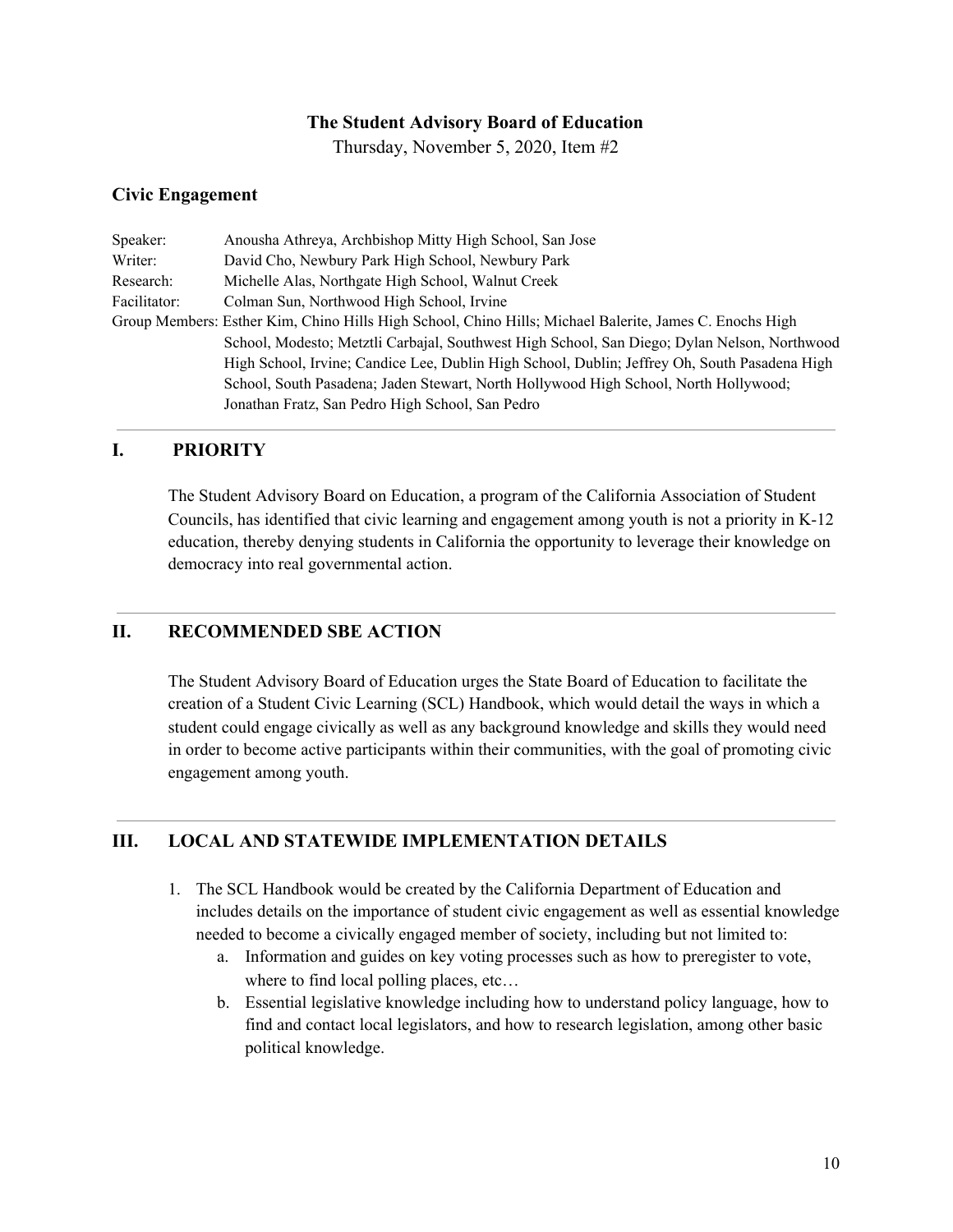- c. The skills required to facilitate a productive discussion surround contentious political topics. Such skills would include the use of nonpartisan language, bias media training, news authentication, etc…
- d. Opportunities for students to become civic leaders through local organizations, service projects, and a list of recognition/awards receivable pertinent to civic engagement such as the California State Seal of Civic Engagement.
- e. Knowledge essential to their understanding of and engagement in educational policy pertinent to their role as the primary stakeholders of the education system such as the LCAP, LCFF, the Student Board Member Position, and other basics of education policy.
- f. Summaries and key points of past legislative actions that significantly impacts their learning environment. Examples include AB 261, AB 24, etc…
- 2. The state-issued SCL Handbook would then serve as a model for local education agencies to use in the adaption of their own, localized SCL Handbook, which would be facilitated by a committee consisting of students, parents, teachers, school/district administrators, and other pertinent community members.
- 3. The finalized, district specific SCL Handbook would be distributed and made accessible to all students online in multiple languages and would be further publicized by school staff to their students

#### **IV. KEY ISSUES**

- Young people are not equipped with the civics training required to properly engage in discussion surrounding contentious, modern-day issues with the skills needed to effectively listen, speak, and persuade in the public realm.
- Students from lower income families have less access to high-quality civic learning opportunities than students from more affluent backgrounds. In California, 58 percent of K-12 students are eligible to receive free or subsidized lunches, which is an indicator for low socio-economic status, therefore the civics "opportunity gap" affects at least 6 in 10 of California students.
- Latino and African American youth, who make up 59 percent of California's K-12 students, receive fewer high quality civic learning opportunities than their white peers. This leads to an underrepresentation of minority voices in key policy decision making processes.
- Students are not given guidance on how to navigate 21st century political discourse and need to be able to differentiate fact from fiction, especially online. Teaching students how to address controversial issues and how to create a safe, civil, and respectful environment is essential to learning a variety of perspectives.
- Schools are an ideal place for students to learn how to have civic and political discussions with people who have different opinions from their own as they are often more diverse than other settings in which youth spend time; however, this opportunity for civic learning is not being properly utilized.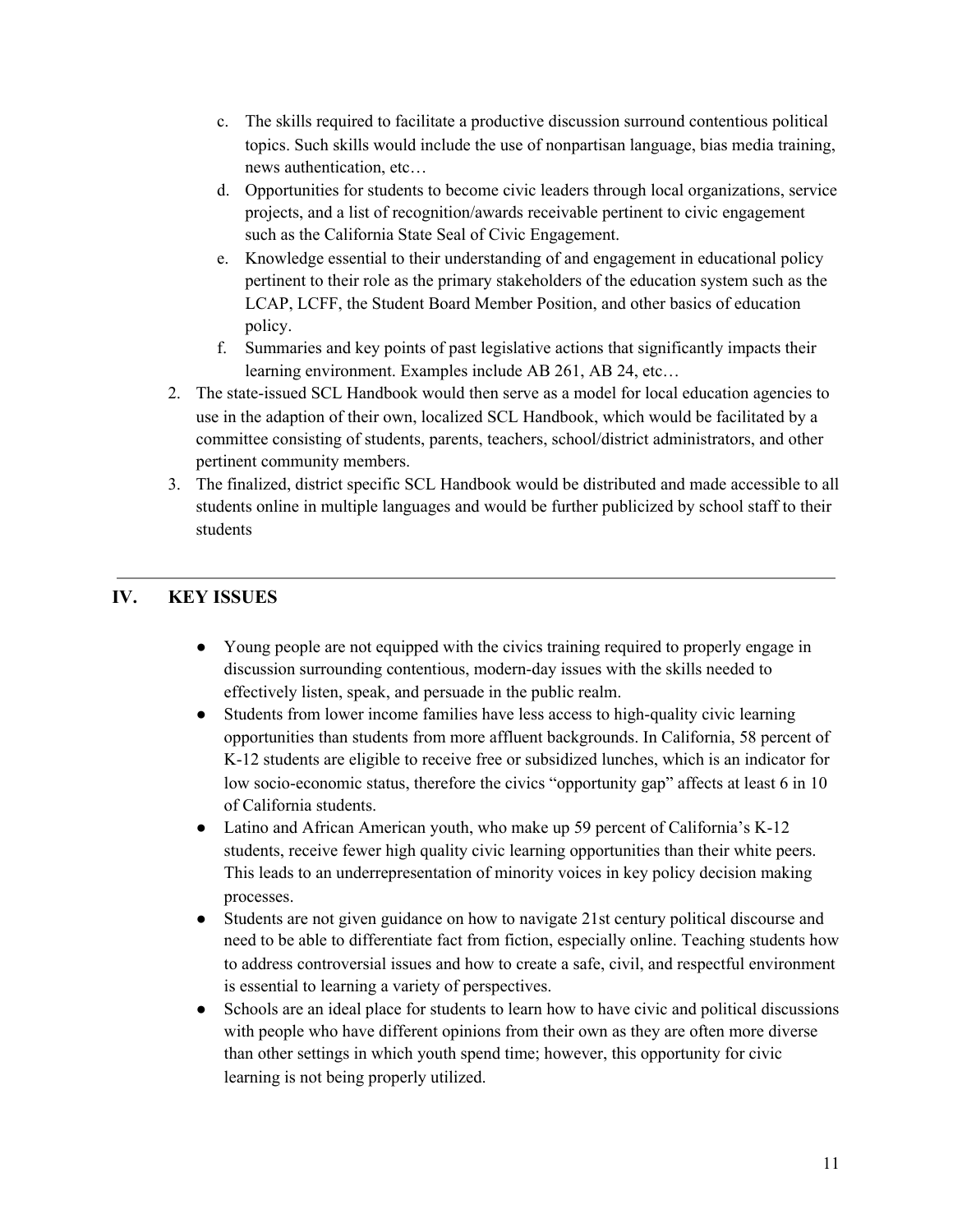- Students are not aware of the opportunities for civic participation available to them. In many school districts, students and teachers are generally unaware that opportunities for civic engagement such as a student board member even exist.
- Student voices are not taken seriously by those in power because young people lack the civic education to properly express their opinions in a professional setting.

#### **V. PROVEN RESULTS**

- When youth engage in discussions of current events and controversial issues, they report greater engagement in school. They also report greater interest in politics, improved communication and critical thinking skills, increased civic knowledge, and a higher chance of participating in civic life as adults (Gould et. al, 2011)
- Civic engagement in adolescence is related to higher life satisfaction, civic participation, and educational attainment, and is related to lower rates of arrest in emerging adulthood (Chan et al. 2015)
- Civic participation is associated with higher rates of leadership development, integration with family, connection to community, identity reflection and emotional regulation among a group of high school students (Hansen et al., 2003).
- Among a group of racially diverse children, those who participated in organized youth activities including volunteering and service activities during adolescence were more likely to participate in civic activities as adults (i.e. volunteering, voting, testifying in court, serving as a peer juror, knowing more about current events) (Obradović & Masten, 2007)

#### **VI. FISCAL ANALYSIS**

The creation of the Student Civic Learning Handbook, being a template that would be distributed digitally, would incur little to no costs to the State Board of Education.

#### **VII. RATIONALE**

A standardized SCL Handbook made available to all students would create an inclusive and informed culture in which students do not have to spend large amounts of time and money seeking civic engagement opportunities; thereby greatly increasing accessibility and allowing previously marginalized communities to effectively use their voice. Now more than ever, California students seek civic engagement and participate in political discussions on a daily basis.

As the implicit desire in young people to engage in their political realities becomes more and more evident with each passing day, so too do the vast disparities that lie between white, upper/middle class students and their socioeconomically disadvantaged minority counterparts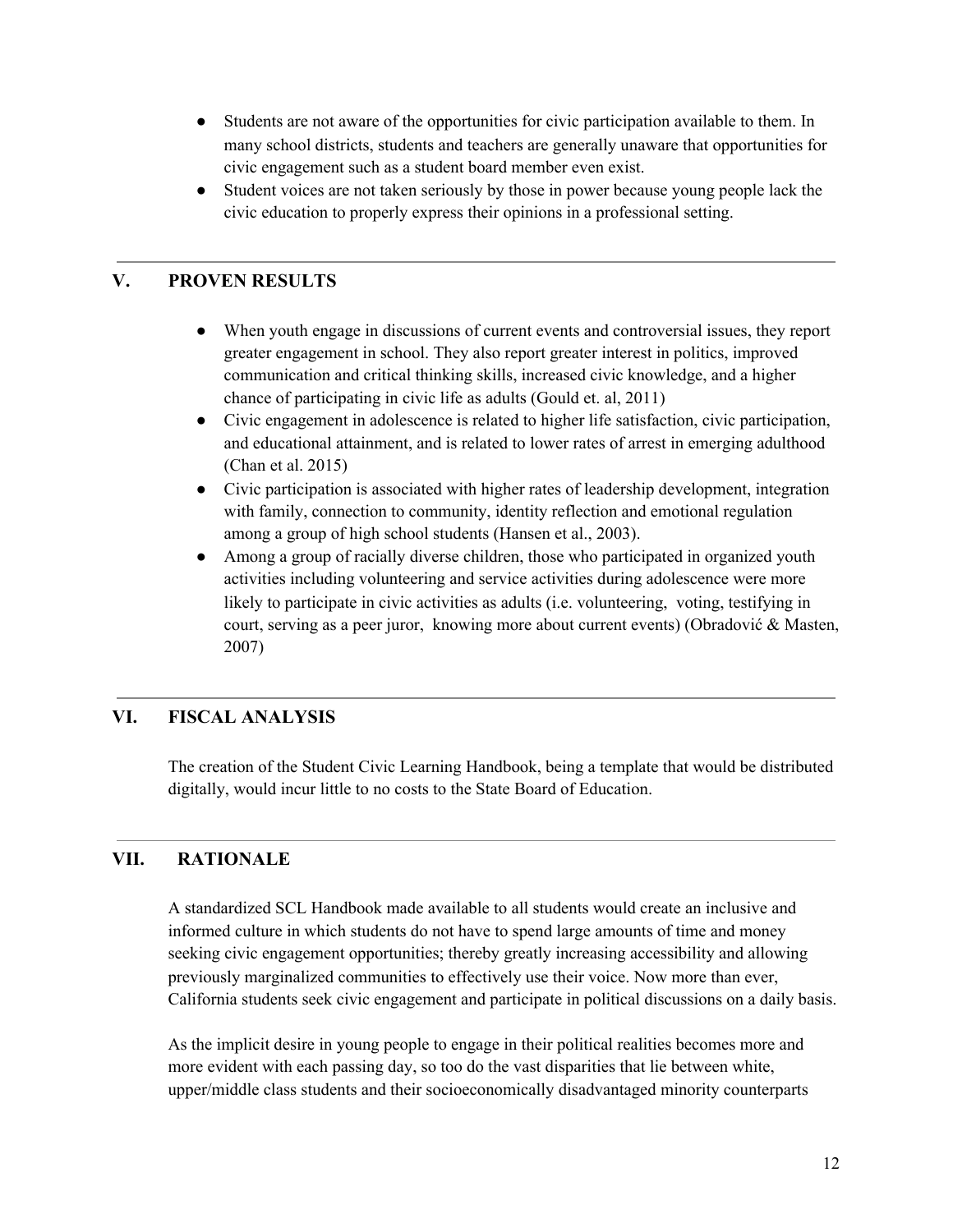with respect to the opportunities they receive to become politically engaged and the civic engagement they partake in. Furthermore, in schools such as Chino Hills High, where students repeatedly reported sexual harassment from an adult on campus and no serious action was taken, student voices are not heard and often overlooked by those in power.

It is imperative to recognize the crucial role that civic education plays in the lives of students in California. The current lack of quality civic education has left many students without the tools necessary to properly express and represent themselves. As a result, local educational agencies lack input from their primary stakeholders, students. In 2020, California has seen the positive impact that students can make if they are given the education and platform needed to use their voice through political movements such as Black Lives Matter or the push for ethnic studies.

The creation of a standardized resource for students to learn about the importance of civic engagement and how to participate is not only an essential step towards mitigation of issues such as a lack of accessibility to civic learning across all student subgroups, the ageist stigmatization of youth expression, and the underrepresentation of minority groups, but also imperative for the amplification of the student voice and the positive change that it may bring.

#### **VIII. SUMMARY OF PREVIOUS DISCUSSION AND ACTION**

- 1. AB [773](https://leginfo.legislature.ca.gov/faces/billTextClient.xhtml?bill_id=201920200AB773) (Vetoed 2019)- would designate January and September as "high school voter education months," where the Secretary of State, in coordination with the Superintendent of Public Instruction would develop educational programming to provide voter education to high school seniors. County elections officials would customize the programming to include localized information about their county's election system. The bill would have an LEA offer pupils the opportunity to register or preregister to vote during a presentation or assembly at the high school campus.
	- The bill was vetoed by Governor Newsom in October of 2019 on the grounds that significant efforts to increase turnout among young voters have already been made
- 2. AB [1858](https://leginfo.legislature.ca.gov/faces/billNavClient.xhtml?bill_id=201920200AB1858) (Tabled until 2021) would create the California Youth Empowerment Act to address the growing need to engage youth directly with policymakers. The bill would establish the California Youth Empowerment Commission consisting of 24 voting commissioners between the ages of 14 and 25 with at least 10 having experienced a physical disability, youth homelessness, foster care, or juvenile incarceration. The commission would be advisory in nature with the purpose of providing previously inaccessible opportunities for civic engagement to improve the quality of life for California's disconnected and disadvantaged youth. The bill would have the commission make recommendations to the Legislature, the Superintendent of Public Instruction, and the Governor, on various legislative and fiscal issues affecting youth.
- 3. AB [1446](https://leginfo.legislature.ca.gov/faces/codes_displaySection.xhtml?lawCode=ELEC§ionNum=2146.&article=3.5.&highlight=true&keyword=voter%20registration) (Passed 2015) mandates that the Secretary of State provide every high school, community college, and CSU/UC campus with voter registration forms yearly upon request.
- 4. [ACA](https://leginfo.legislature.ca.gov/faces/billTextClient.xhtml?bill_id=201920200ACA4) 4 (Passed 2020) authorizes any United States citizen who is 17 years of age, is a resident of California, and who will be at least 18 years of age at the time of the next general election to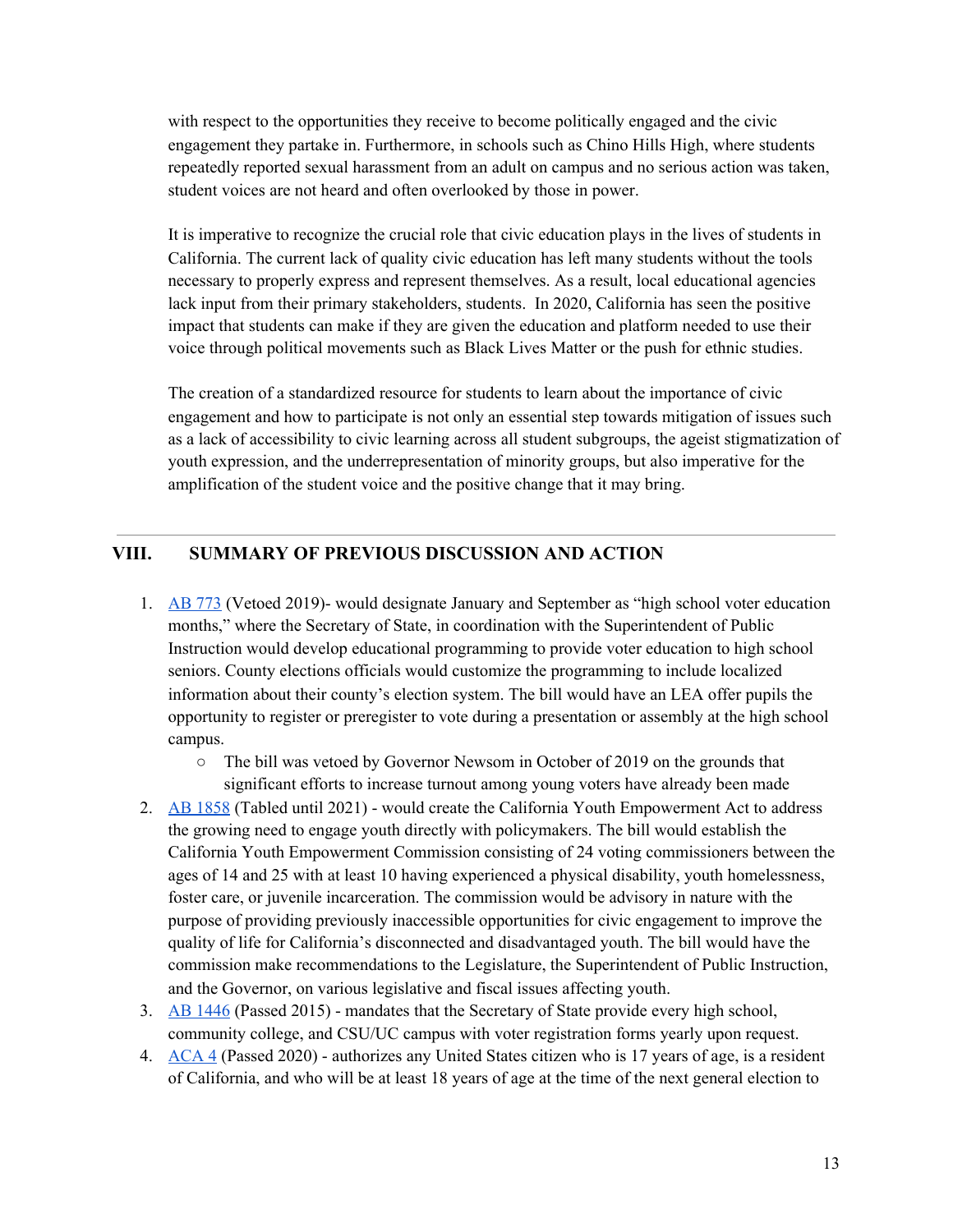vote in any primary or special election that occurs before the next general election in which the citizen would be eligible to vote if at least 18 years of age.

- 5. [AB](https://leginfo.legislature.ca.gov/faces/billNavClient.xhtml?bill_id=201720180AB24) 24 (Passed 2020) Requires the Superintendent to recommend to the State Board of Education criteria for awarding a State Seal of Civic Engagement to pupils who have demonstrated excellence in civics education and participation and have demonstrated an understanding of the United States Constitution, the California Constitution, and the democratic system of government
- 6.  $\angle ACA \&$  $\angle ACA \&$  $\angle ACA \&$  Would reduce the minimum voting age to 17
- 7. [Education](http://leginfo.legislature.ca.gov/faces/codes_displaySection.xhtml?lawCode=EDC§ionNum=35012.) Code 35012 (Passed 2017) A school district must appoint a student board of education member if a petition containing the signatures of either at least 500 high school students or at least 10 percent of the high school student population within the district is submitted to the district. The student board member would be entitled to preferential voting rights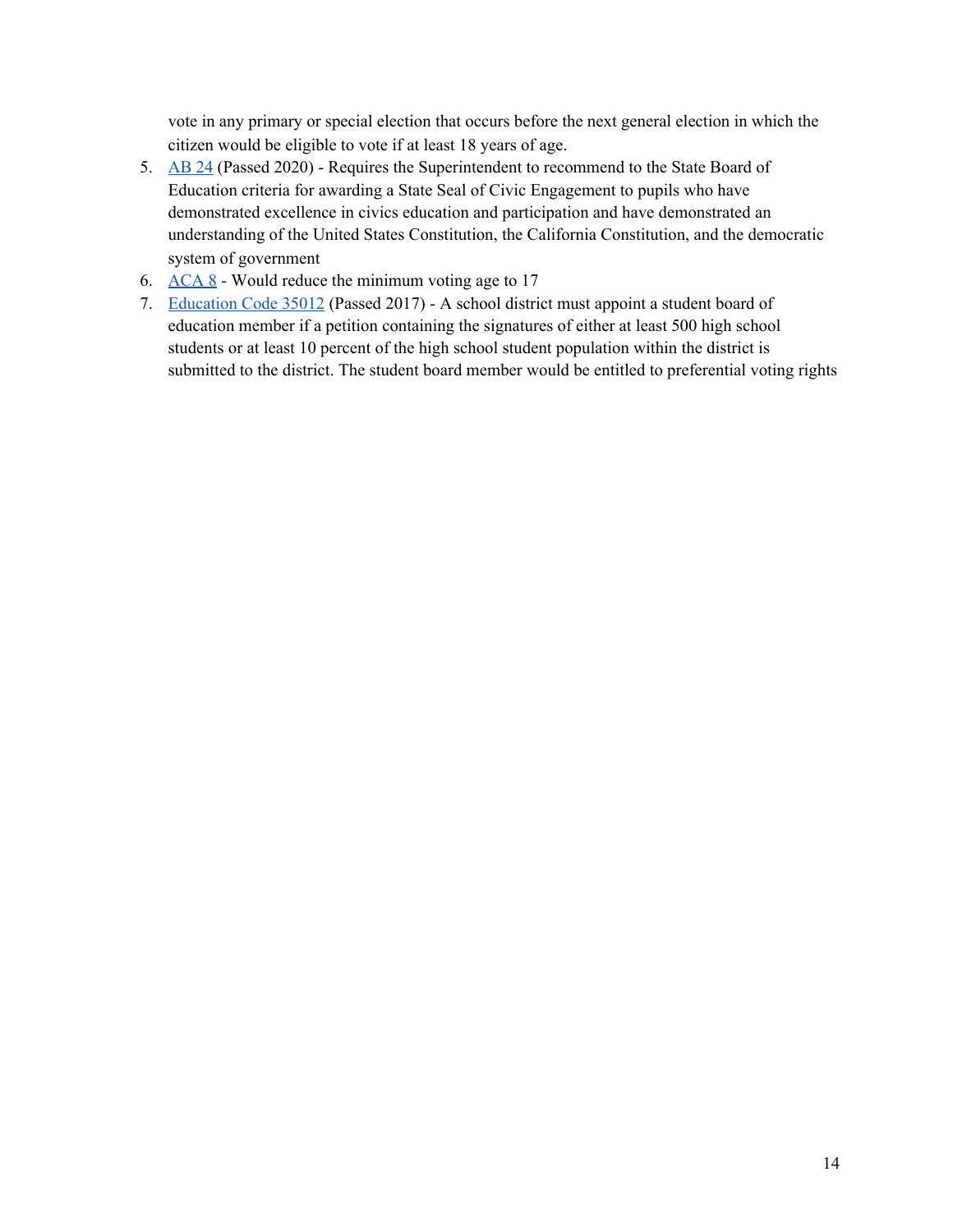#### **The Student Advisory Board of Education**

Thursday, November 5, 2020, Item #3

#### **Racial Equity**

| Speaker:     | Ellie Lian, Portola High School, Irvine                                                                 |
|--------------|---------------------------------------------------------------------------------------------------------|
| Writer:      | Erin Tak, Newbury Park High School, Newbury Park                                                        |
| Research:    | Estrella Pacheco, Analy High School, Sebastopol                                                         |
| Facilitator: | David Qing, Lincoln High School, Stockton                                                               |
|              | Group Members: Catherine Xu, Westlake High School, Thousand Oaks; Stephanie Hu, Tesoro High School, Las |
|              | Flores; Kimia Tofighi-Rad, Middle College High School, Stockton; Jennifer Cruden, Los Altos             |
|              | High School, Los Altos; Rana Banankhah, Modesto High School, Modesto; Max                               |
|              | Ramirez-Resendiz, San Benito High School, Hollister; Vicclaudiana Hernandez, San Benito High            |
|              | School, Hollister; Lamis Yassin, University Preparatory School, Redding                                 |

#### **I. PRIORITY**

The Student Advisory Board on Education has identified that racially charged incidents in school are normalized, where students do not feel comfortable giving their experiences. This leads to Local Educational Agencies not recognizing BIPOC (Black, Indigenous and People of Color) experiences and no disciplinary action being taken.

#### **II. RECOMMENDED SBE ACTION**

The Student Advisory Board on Education suggests that the California Department of Education and State Superintendent of Public Instruction develop a blueprint of model practices that provide comfortable and accessible ways for students to report racially charged incidents at school. Furthermore, the Task Force on Safe Schools and superintendent encourages its use by Local Educational Agencies along with necessary restorative disciplinary action to be taken.

#### **III. LOCAL AND STATEWIDE IMPLEMENTATION DETAILS**

The State Superintendent of Public Instruction will employ the existing Task Force on Safe Schools who will consult experts on restorative practices and student members to represent and voice student concerns. The stakeholders will work together to oversee and develop a blueprint of model practices that provides easy and accessible pathways for students to report racially charged incidents and encourages effective processes for responding constructively to said incidents of discrimination, racism, and harassment. This will provide Local Education Agencies with the resources to better their school climates.

The Student Advisory Board on Education recommends that the working groups creating the blueprint takes into consideration the following suggestions: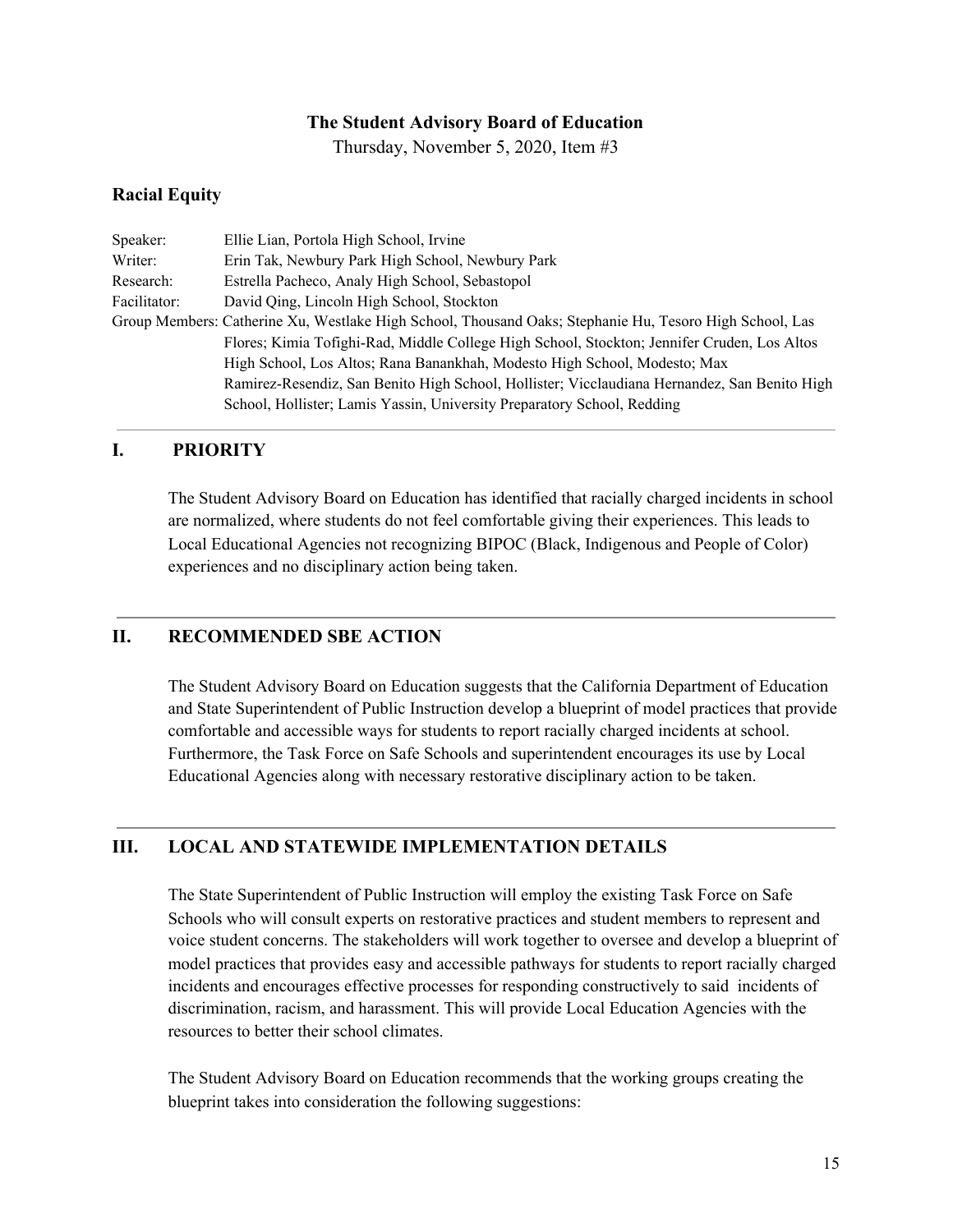- Safe and accessible methods for students to report racially charged incidents
	- Anonymous report options transparency is not required and an alternative method provides a more comfortable environment for students
	- Prioritization of listening to BIPOC voices and experiences
	- Assure and encourage students are reminded that no micro aggression is too small to report and all reported racially charged incidents are handled in a timely manner
- Students representation student surveys are conducted to gather insight into student preferences and opinions for the development of the blueprint

The State Superintendent of Public Instruction is to distribute the blueprint to Local Educational Agencies as an addition to the resources already required by AB 9 and will be an available resource that prioritizes the concerns of BIPOC students and any discrimination they may face. The resource allows individual school districts and schools to identify implicit bias and apply restorative justice practices that will provide safety and security to BIPOC students. Following AB 9, the blueprint will be posted on the CDE website and will be encouraged by the Task Force to be posted on district and school websites, and other places that currently display anti-bullying and harassment procedures and resources

#### **IV. KEY ISSUES**

- Local Educational Agencies do not have a system in place to properly deal with racially charged incidents which prevents follow through on the issue at hand. The lack of completion to carry out disciplinary action results in less reports from students and therefore lead Local Educational Agencies to believe racism and racially charged incidents are not present on campus.
- Current disciplinary policies show an uneven allotment of suspensions, often due to racial discrimination. In the 2012-13 school year, African American students made up 6.3% of the total public school enrollment but accounted for 16.2% of total suspensions. Nationwide, Black students make up 15% of the student population, but 31% of students who are referred to law [enforcement](https://www2.ed.gov/about/offices/list/ocr/docs/school-climate-and-safety.pdf) or arrested at school. (Edsource) These disproportionate rates for BIPOC youth have led to a school to prison pipeline. Data show that black and brown youth are far more likely to be [suspended](https://eric.ed.gov/?id=ED590845) from school than their white peers and [long-term](https://journals.sagepub.com/doi/abs/10.1177/0044118X17752208?journalCode=yasa) studies have revealed that students who are suspended for at least 10 days are less likely to graduate and more likely to be arrested and incarcerated by their mid-20s.
- Even though many schools are reporting dramatic drops in overall suspensions, African-American students are still suspended three times as often as their white peers, according to the state data, and studies have found culturally biased judgments influence discipline decisions (Adams, 2015; Gregory, Skiba, & Norguer, 2010; Hashim, Strunk, & Dhaliwal, 2018; Lindsay & Hart, 2017).
- As of 2018, hate crimes on school campuses jumped up 25% and as of 2019 reached an all time high for the last 16 years. according to FBI data.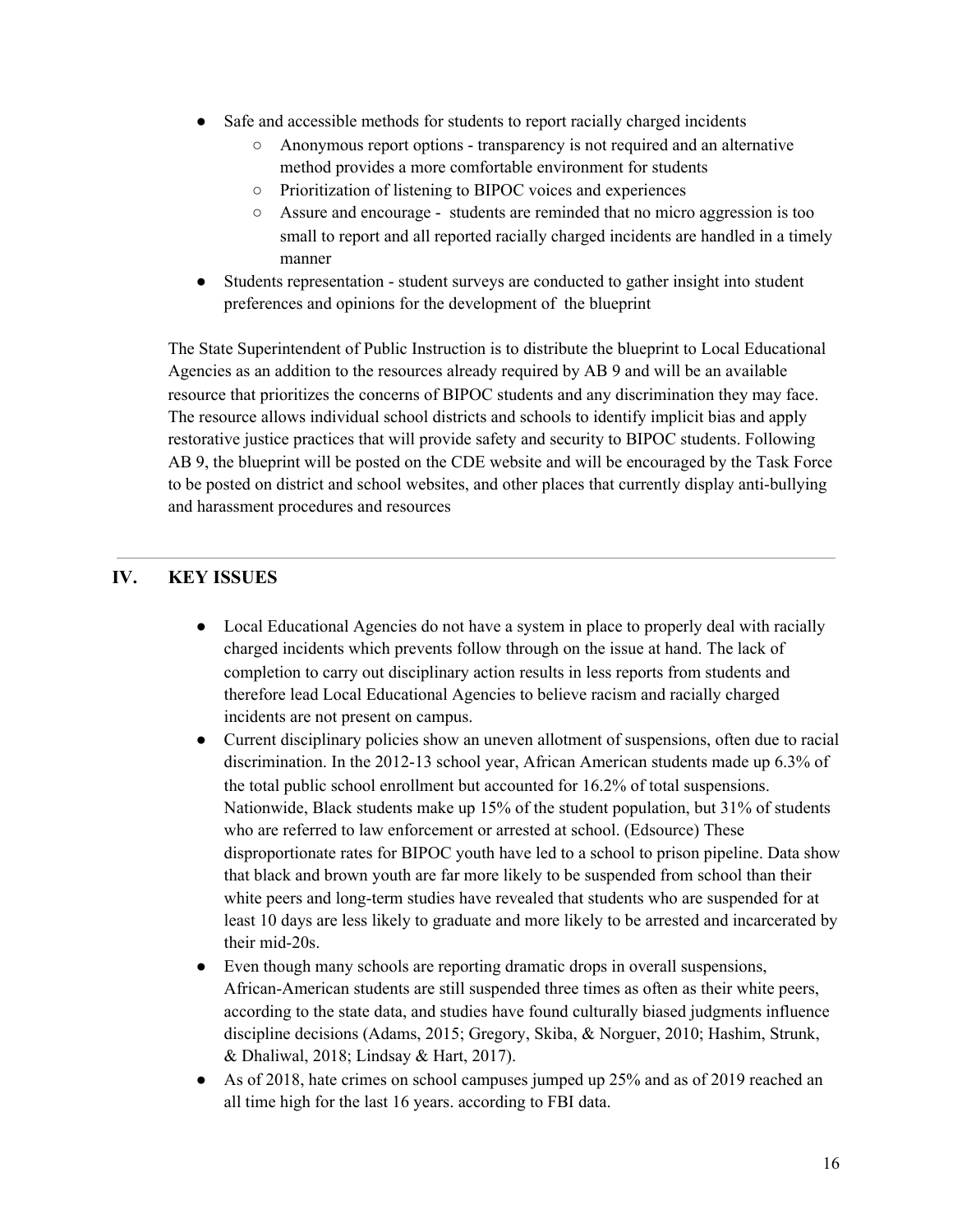#### **V. PROVEN RESULTS**

- The bill AB 9 (2011), also known as Seth's Law, provided Local Education Agencies with a procedure for handling bullying and discrimination where staff must intervene in incidents that display any acts of harrassment. The State Superintendent of Public Instruction is required to post the bill which can be found in school handbooks, school and district offices and on websites, accessible to student and parent access. Seth's Law is a precedent that is used to provide guidance for action taken against discriminatory incidents, and has had numerous positive results including a decline in complaints as students became more aware of the consequences of bullying through the prevalence of their LEA's procedures. Additionally many schools and districts implemented procedures for handling bullying on campus that included; Some schools require that a form be used to report a bullying incident. In some cases the forms are on the school website. In some cases forms are given to parents on the first day of school. Sometimes the forms are located on the district website. Sometimes the forms are available in school offices. Some schools do not use any forms. Most schools do not accept online complaints while some schools allow verbal complaints. Some schools allow anonymous complaints. One school has an "Advice Box" on campus where anonymous complaints can be made. Several schools have an Anonymous Tip Line phone number on their website that can be called. A couple of schools also implemented restorative justice practices such as anti-bullying teams and peer courts, to address the incidents on campus.
- The Oakland Unified School District implemented positive disciplinary practices with a program that is broken down into three tiers. In the first, entire classrooms come together in community-building circles to talk about problems and voice their concerns, which encourages peer-to-peer respect. For specific conflicts, though, smaller groups are used, which bring together the harmed student, the person causing the harm, and a group of their peers or adults. A third tier is reserved for student reintegration following suspension. The program resulted in lower suspension rates.
- **● A 2015 report that "the number of suspensions at Metropolitan [High School, Los Angeles] has dropped by two-thirds. It now has a suspension rate of 3 percent. Incidents of physical fights in school have also plummeted, from 40 in 2010 to less than five last year. The graduation rate rose to 90 percent in 2014 from 82 percent in 2012, and college enrollment rose to 70 percent in 2012 from 48 percent in 2010." All of this was feasible because the school provided therapists for their students.**

#### **VI. FISCAL ANALYSIS**

The creation of models for complaint procedures related to racially-targeted incidents will require minimal cost. At most, the proposal would require funding for research and expert opinions from the racial equity field utilized when developing the models. If implemented, the cost is heavily outweighed by the benefits the policy would provide.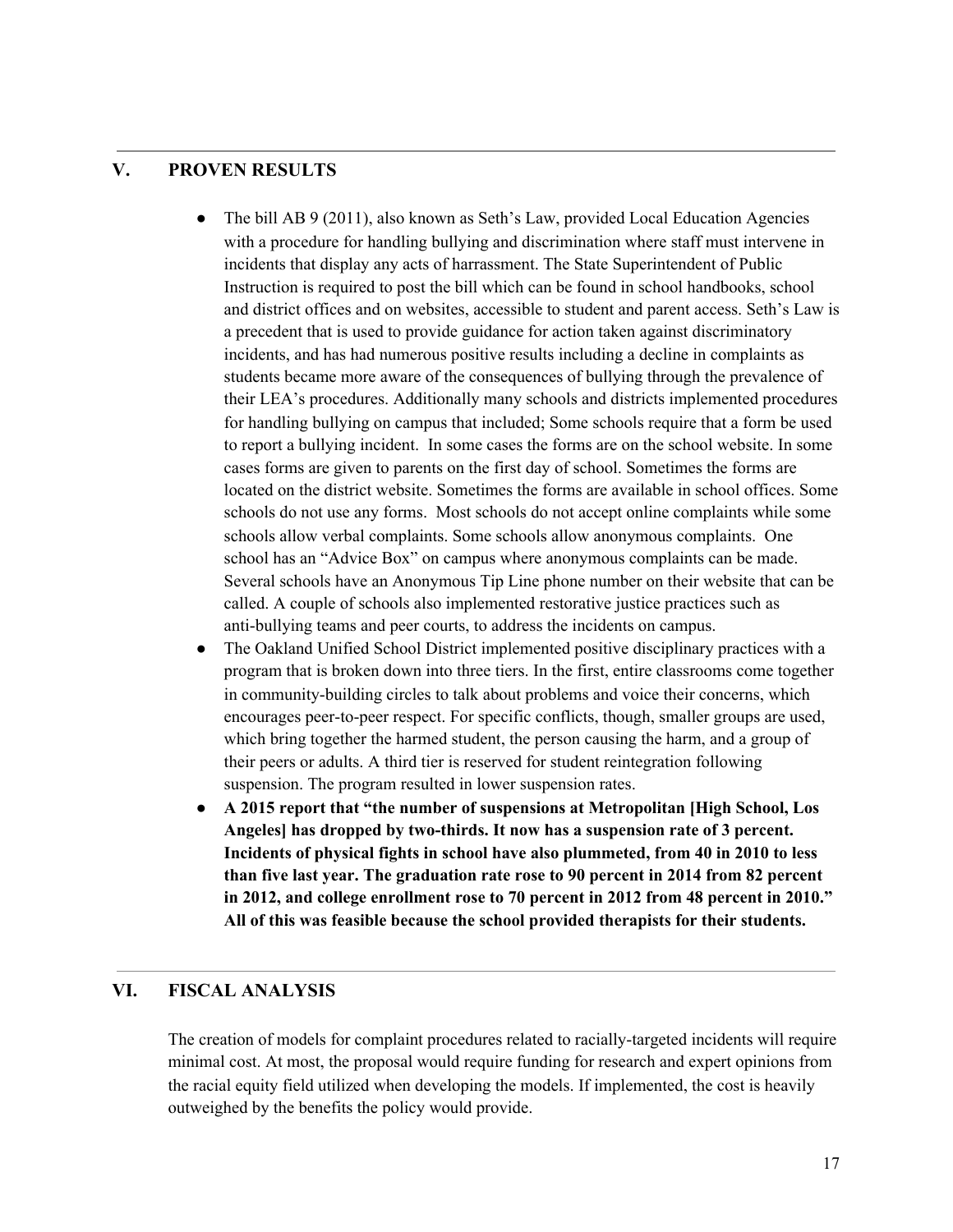#### **VII. RATIONALE**

Due to Seth's Law, we have seen trends where schools have utilized resources to create their own procedures and reporting systems, with some being more effective than others. However, even still, schools have failed on numerous occasions to adequately prioritize, address, and identify racism in the curriculum. By developing effective methods for reporting incidents and taking action, school climates will be improved as Local Education Agencies are encouraged to address racial discrimination and harrassment on their campuses. Furthermore, schools will have the ability to create an environment where BIPOC students feel that their experiences are validated and taken seriously. As a result, this will provide a comfortable, safe, and accepting environment that prioritizes anti-racism. Taking restorative disciplinary action will hold students and staff accountable for any racially-motivated incidents, which in turn will decrease suspension and expulsion rates while increasing graduation rates as school environments become a more positive environment for BIPOC students. This process will encourage educators and administration to be effectively equipped with material to handle racially-motivated incidents restoratively and push them to address it positively. In addition, when schools implement the model and it becomes effective in changing the culture in reporting incidents, then many school districts in other areas all across California can follow suit and adopt a similar model for addressing racist incidents. Therefore, the issue of ineffectual discipline and lack of response to incidents will be combated, allowing BIPOC experiences to be recognized and contributing to an anti-racist culture on campuses, which will hopefully diminish as the trend for reporting systems continue.

#### **VIII. SUMMARY OF PREVIOUS DISCUSSION AND ACTION**

- 1. CDE Action- State Superintendent of Public Instruction, Task Force on School Safety.
	- a. There is currently a task force that was created in response to the current social climate that is focused on racial justice and putting a spotlight on implicit bias and institutional racism, in order to make campuses a more safe place.
- 2. CDE Action- Superintendent Thurmond's "Education to End Hate" Initiative. This is a three prong led process.
- 3. Sept. 25th Superintendent Thurmond announced **Mini Grants** Available to Provide Anti-Racism and Anti-Bias Educator Training. These grant applications were sent to all superintendents and are worth up to \$20,000.
- 4. AB 537 "Violence Prevention Act" (2000)- Sought to address school violence and suicide, as well as mitigate the growing rate of hate crimes through several amendments to the California education code. This bill explicitly prohibited discrimination on the basis of sex, ethnic group identification, race, national origin, religion, color, or mental or physical disability in any program or activity conducted by any educational institution or postsecondary educational institution that receives, or benefits from, state financial assistance or enrolls students who receive state student financial aid.
- 5. AB 2489 (2016) Bill analyzes current restorative justice practices in educational institutions to formulate the necessary strategies for restorative justice to be effective. This is done by requiring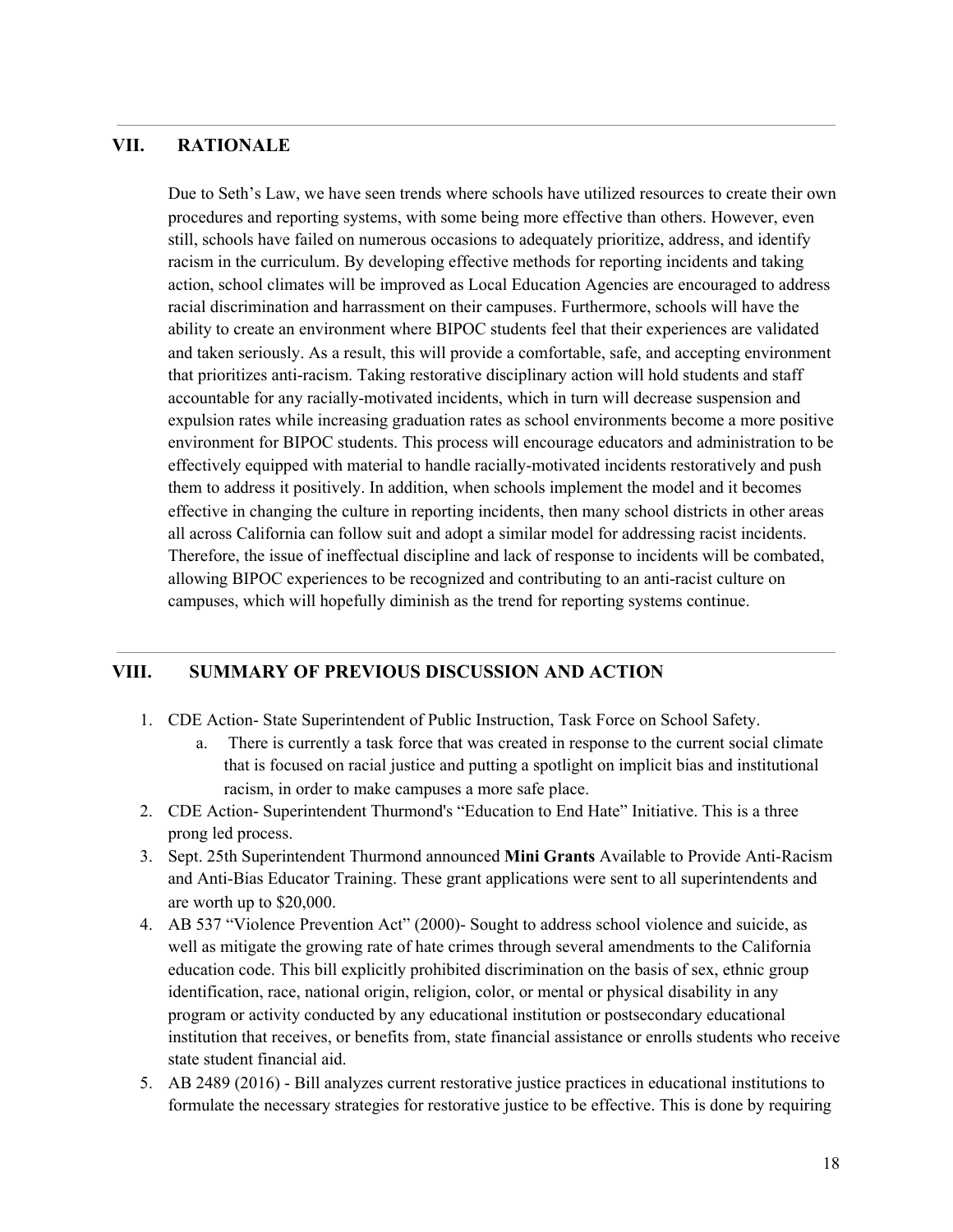the CDE to consult stakeholders of schools and create models/recommendations for schools regarding restorative justice.

6. AB 9 "Seth's Law" (2011)-This bill made it so that Local Education Agencies are required to prohibit discrimination, harassment, intimidation, and bullying based on actual or perceived characteristics. It also made it mandatory for LEAs to have a procedure for receiving and investigating incidents and for staff to intervene in incidents of discrimination and bullying. It also requires the State Superintendent of Public Instruction to post, and annually update, on his or her Internet Web site, and to provide to each school district, a list of statewide resources, including community-based organizations, that provide support to youth who have been subjected to school-based discrimination, harassment, intimidation, or bullying, and their families.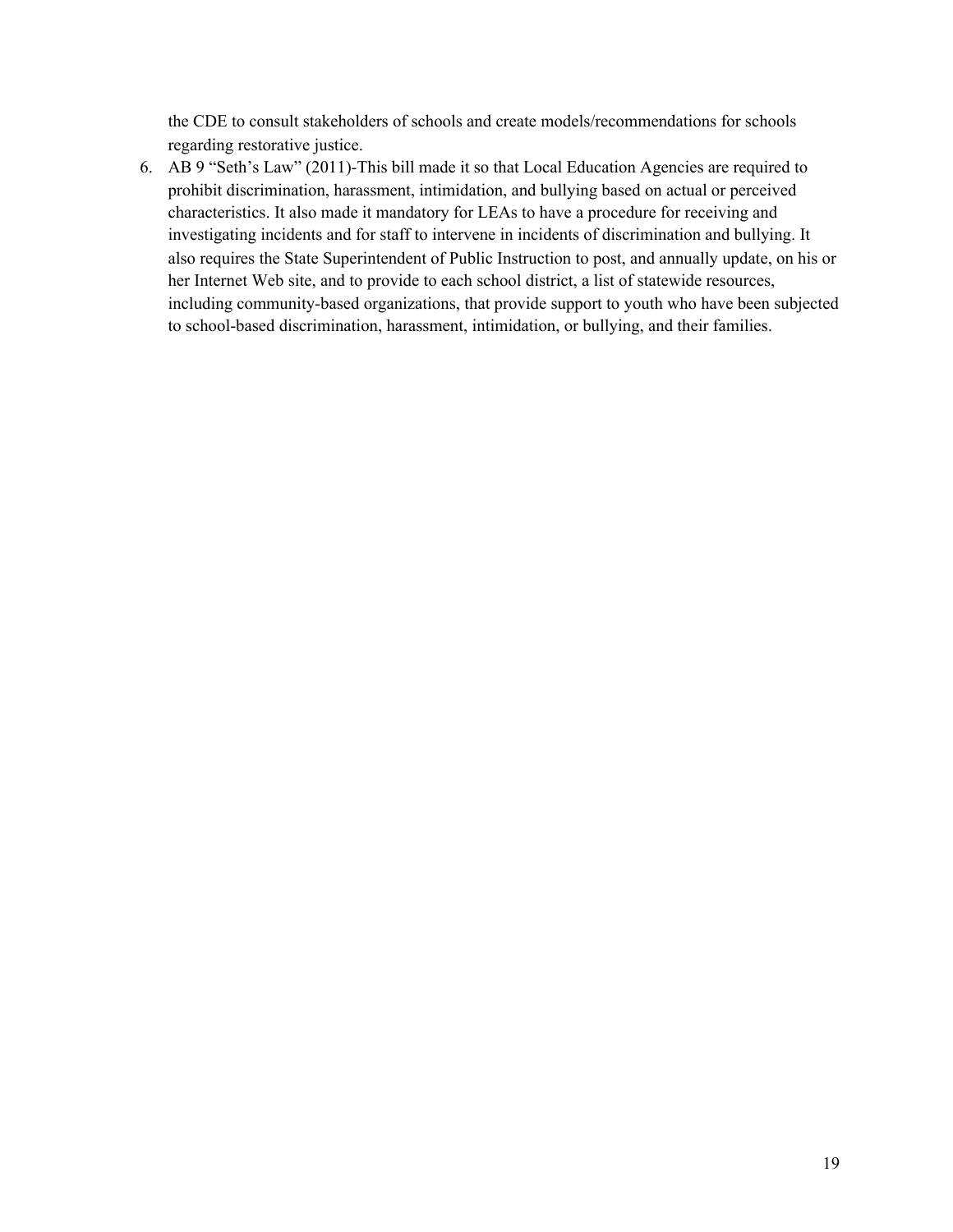#### **The Student Advisory Board of Education**

Thursday, November 5, 2020, Item #4

#### **School Safety – The Importance of Student Voice in School Safety Practices**

| Speaker:     | William Hin, Santiago High School, Garden Grove                                                         |
|--------------|---------------------------------------------------------------------------------------------------------|
| Writer:      | Kaitlyn Cui, Northwood High School, Irvine                                                              |
| Research:    | Emme Engel, C.K. McClatchy High School, Sacramento                                                      |
| Facilitator: | Elijah Tsai, Lincoln High School, Stockton                                                              |
|              | Group Members: Grace F, Amanda Galicia, Otay Ranch Senior High School, San Diego; Ava Gebhart, Foothill |
|              | High School, Palo Cedro; Harper Johnston, C.K.McClatchy High School, Sacramento; Jesse                  |
|              | James II, Troy High School, Fullerton; Kaeli N, Eastlake High School, San Diego; William Lau,           |
|              | Alameda Science and Technology Institute, Alameda; Paula Escobar, Evergreen Valley High                 |
|              | School, San Jose                                                                                        |

#### **I. PRIORITY**

The Student Advisory Board on Education, a program of the California Association of Student Councils, has identified that Local Educational Agencies (LEAs) lack valuable student perspective in creating and enforcing the guidelines for student safety.

#### **II. RECOMMENDED SBE ACTION**

The Student Advisory Board on Education advises that the State Board of Education recommends and sets guidelines for Local Educational Agencies to establish various methods for students to communicate school safety concerns regarding staff misconduct, instances of sexual harassment, possession of dangerous substances, and weapons to local administration, and that these student voices be taken into account when schools execute campus-wide safety initiatives.

#### **III. LOCAL AND STATEWIDE IMPLEMENTATION DETAILS**

The State Board of Education recommends that all LEAs implement sufficient systems for student safety concerns to be heard and valued by local administration, with recommendations including but not limited to:

- District-Wide Measures
	- Provide opportunities for students and the general public to speak out about safety concerns at board meetings
		- Each board meeting has an allotted time period for education stakeholders to voice any safety concerns within schools such as staff misconduct or sexual harassment; any courses of action taken to address these issues is up to the board of education.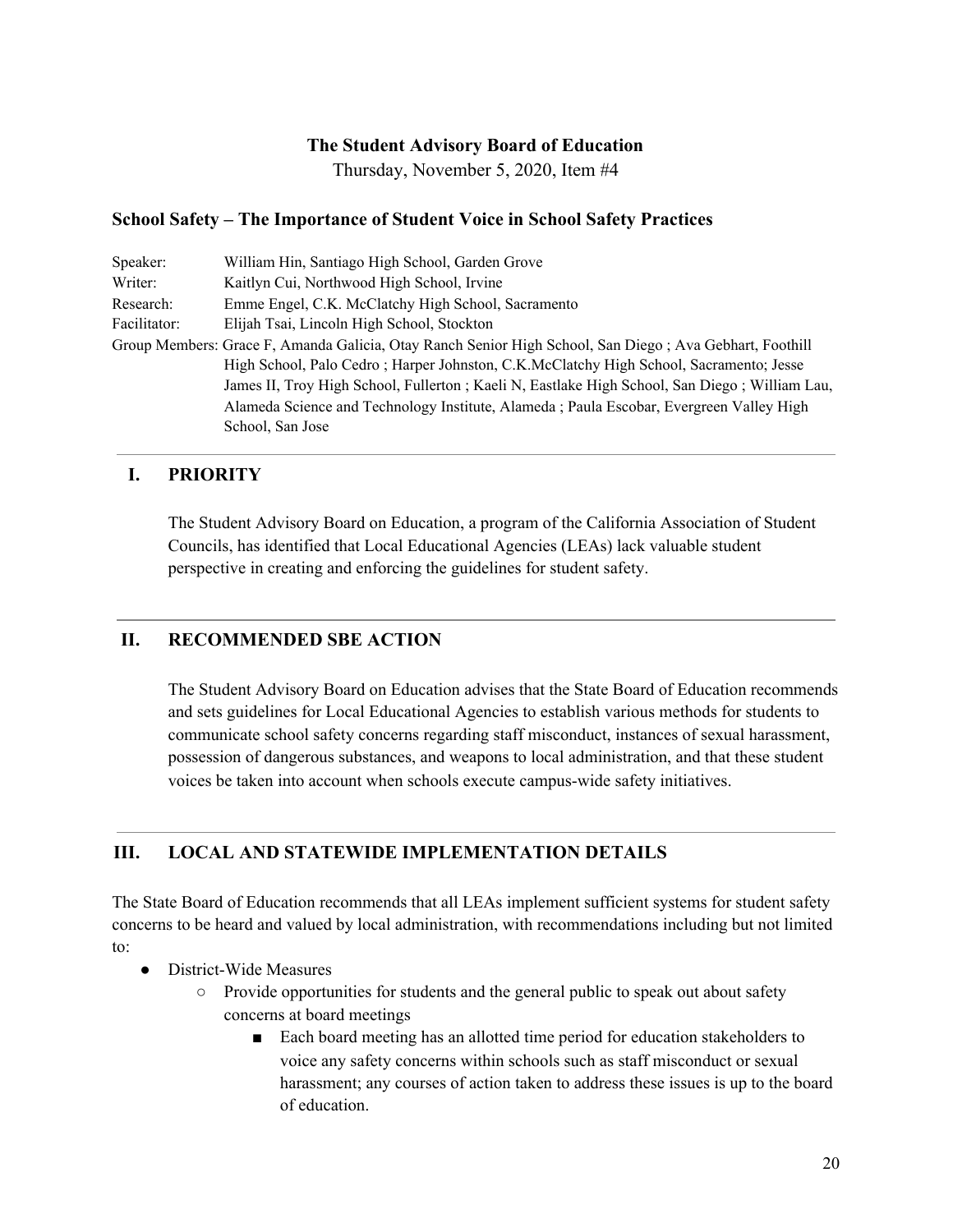- These concerns can be stated publicly or submitted anonymously through a form where responses will be read aloud by a designated person at the meeting.
- School-Wide Measures
	- School Safety Surveys with Follow up Measures
		- Administer semesterly surveys for students to input concerns or experiences regarding school safety
		- Follow up measures specific to the most common issues at each school take place if at least 25% of the student body express they do not feel safe at school
		- Surveys will help schools gain student perspective on campus safety regulation, enforcement, and which issues need to be prioritized
	- Set Up a Tip Line
		- As the surveys are infrequent, the tip line will be a way for students to submit safety concerns such as bullying, sexual harassment, teacher misconduct, illegal substance possession, and other possibly dangerous situations at any time during the school year.
		- This should always be available for use and be accessible on the school website, listed on student ID cards, and promoted in classrooms and on social media.
		- Tippers can stay anonymous, but have the option to give their name and other personal information which will remain confidential and only between administration.
		- Tip line will be checked daily
		- Security measures will be taken to make sure people aren't using it inappropriately
	- Create a Peer Support Network
		- This would be a student volunteer-based program with a teacher advisor: all potential candidates are interviewed by a reputable administrator and must sign confidentiality and mandatory reporting contracts to ensure privacy and welfare
		- If any reported issue is dangerous or detrimental to student well-being, it will be reported directly to the advisor who then reports to administration.
		- Support network will be highly publicized and encouraged to students in the school
	- **○** Hold Safety Information Weeks
		- Annual event coordinated by the school ASB in partnership with the Peer Support Network and be based on safety survey results.
		- Content can include but is not limited to:
			- **●** Teaching students the steps to take in dangerous situations, such as in cases of active shooters or natural disasters
			- **●** Promoting all the available student support resources and opportunities for students to speak out
			- **●** Presentations on prioritized safety topics according to the School Safety Surveys Data, Peer Support Network, and the Tip Line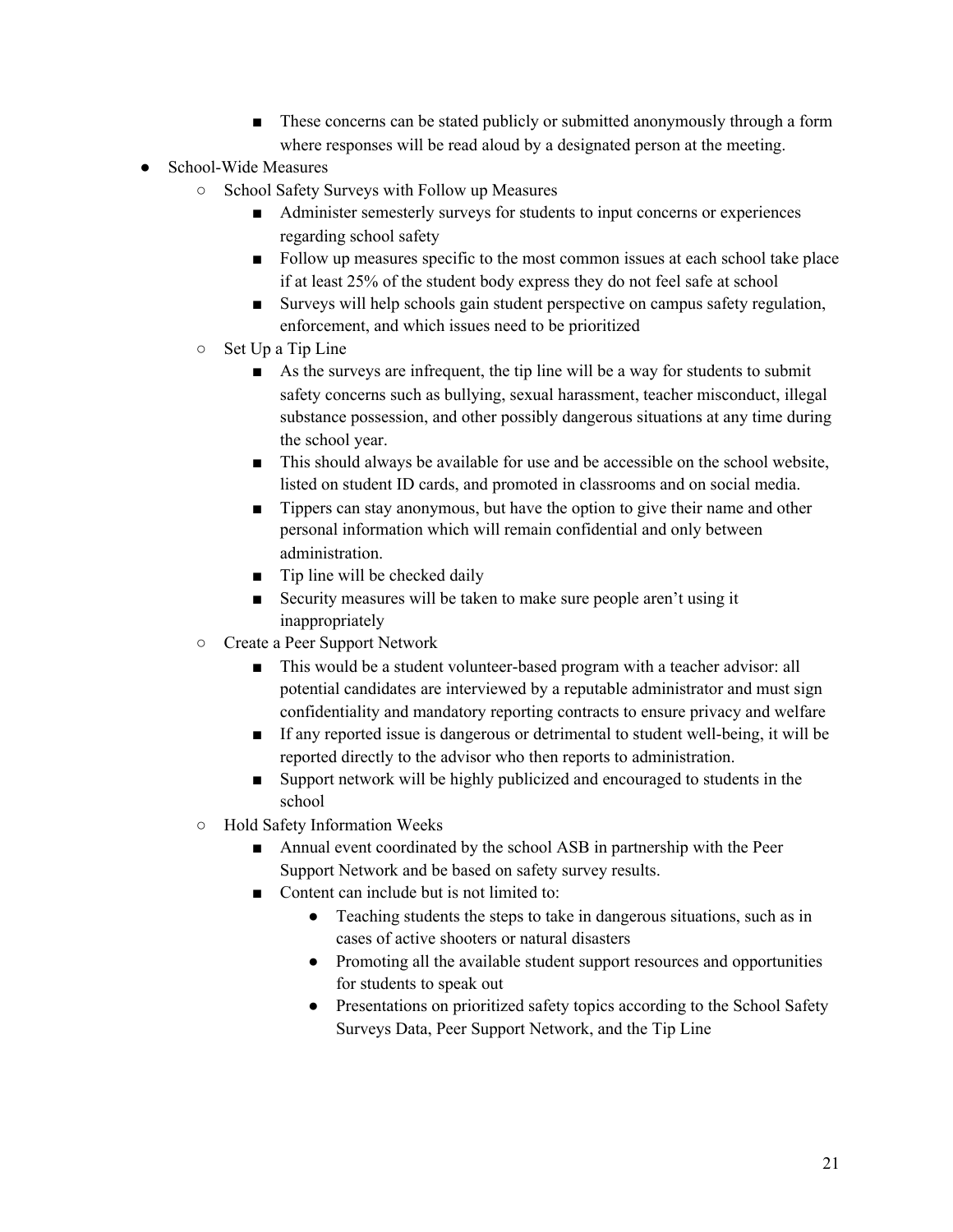#### **IV. KEY ISSUES**

- According to the Youth Truth Student Survey conducted in 2018, only 59% of students feel safe at school in general, and 31% of all surveyed students feel they must be ready to fight to defend themselves at least somewhat often.
- Bullying has a major influence on the mental and emotional health of students. Students aged 12-18 have experienced bullying in their academic career (20%) in 2017. Along with 28.9% of LGBTQ Students being physically bullied and 70.2% have been verbally harassed, which has hindered their academic performance.
- According to a CDC report in 2013, 21% of high-school students have mentioned they reported missing school because of safety concerns from digital or physical bullying. In 2016 roughly 18.5% of students said they missed school because of bullying on campus and 10.5% of students missed school because of cyberbullying.
- A study published by the National Criminal Justice Reference Service in 2017 found that 83% of school employees and students they interviewed were unable to identify a policy at their district specific to school employee sexual misconduct, said the district did not have a policy in place, or omitted policies from their definition. This illustrates a lack of emphasis placed on education pertaining to current sexual harassment policies, which has a detrimental effect on school safety.
- In 2018, the U.S. Department of Education received 135,600 cases of bullying or harassment from school children in the 2015-16 academic year. Forty-one percent were bullied or harassed on the basis of sex, 22 percent on race, 16 percent on sexual orientation, 11 percent on disability and 8 percent on religion.
- Research indicates that students who believe they have a voice in school are seven times more likely to be academically motivated than students who do not believe they have a voice (Quaglia Institute for School Voice and Aspirations, 2016). According to this 239 school, 14 state study, student voice leads to an increased likelihood that students will experience self-worth, engagement, and purpose in school.
- According to a 2016 study conducted by the Quaglia Institute for School Voice and Aspirations, students are 7x times more likely to be academically motivated if they feel like their voice is being heard than those who don't.

#### V. **PROVEN RESULTS**

There is limited publicly available statistical evidence regarding the success of incorporating student voices in school safety measures. However, every member of our delegation has agreed that the following methods are beneficial in fostering a safe learning environment:

- San Francisco Unified School District has had a partnership with San Francisco Peer Resources since 1979. In this program they train students to engage, tutor, train, and advocate for other young people successfully.
- At Santiago High School in Garden Grove, Orange County, students were able to utilize an anonymous tip line, accessed through a number on every student ID card and on the school website, to report safety concerns to the school administration. This tip line was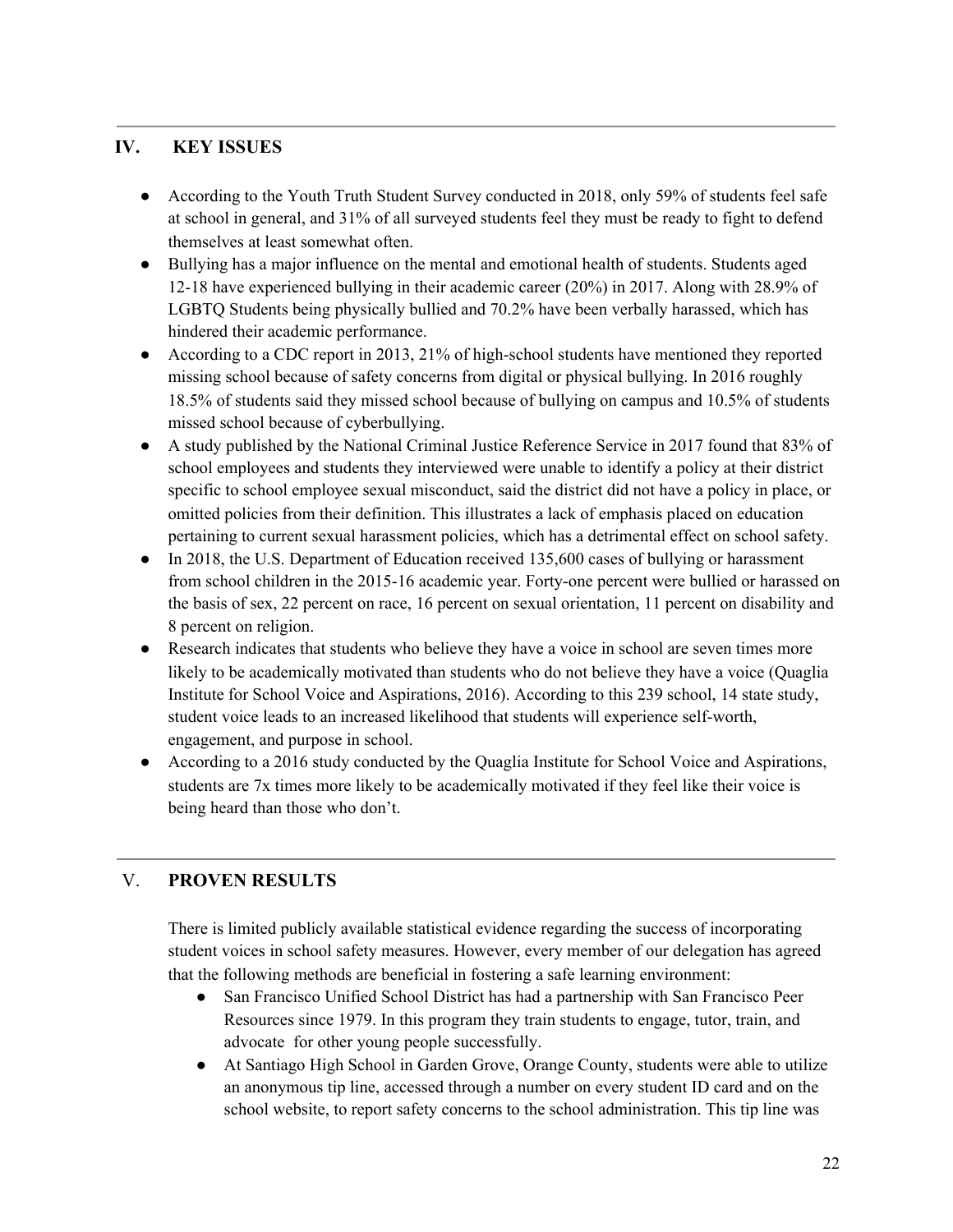checked daily, in which the administration followed up on reports with the parties involved in order to ensure that it was serious and needed to be resolved or addressed. By being anonymous, students felt more inclined and comfortable to submit questionable or concerning safety concerns that they had experienced. Most of the students utilized this platform seriously in order to report pressing safety concerns.

- Los Angeles Unified opened a phone hotline to help students and families ease the anxiety, fear, and other challenges from the current pandemic. It was staffed by mental health professionals and counselors. It is open on weekdays from 6am-6pm.
- At Alameda Unified, normal board meetings consisted of the President of the Board, members of the board, the superintendent, and other chief officers, who are in charge of running the meeting. Then, anyone from the public was given a 3 minute time limit to state their concerns to the board. Emails were also sent anonymously to a member of the board, which then was read out during the meeting.
- At C.K. McClatchy High School students were able to participate in Red Ribbon Week through a multitude of ways. During this week they had the opportunity to attend anti-drug seminars, sign a promise to 'say no to drugs', and have open class discussions about the effects of drugs on youth.

#### **VI. FISCAL ANALYSIS**

Creating and enforcing the guidelines for student safety will incur minimal cost. The only expenditure would be staff time from the State Board of Education or the California Department of Education.

#### **VII. RATIONALE**

Our recommended courses of action offer students a straightforward way of communicating their concerns with their local educational legislative body. Students have direct experience within the school system that other stakeholders lack and are most greatly impacted by the policies LEAs implement, making them the most valuable voice in regards to school safety. Amplifying student voices will ensure changes made to safety procedures accurately address urgent concerns we students have in the most efficient way possible. Student submissions through our proposed methods will not be restricted to only address one aspect of school safety, meaning that these opinions can be used to improve policies concerning many different topics, including but not limited to bullying to staff misconduct. Additionally, increasing communication of student safety concerns within schools will contribute to a greater sense of security, empathy, and unity in the student body. Providing youth such accessible opportunities to express their thoughts and actively create change increases their satisfaction with the methods schools use to handle safety concerns. This contributes to a positive learning environment where individuals have a heightened sense of self-importance as well as higher levels of learning engagement and motivation.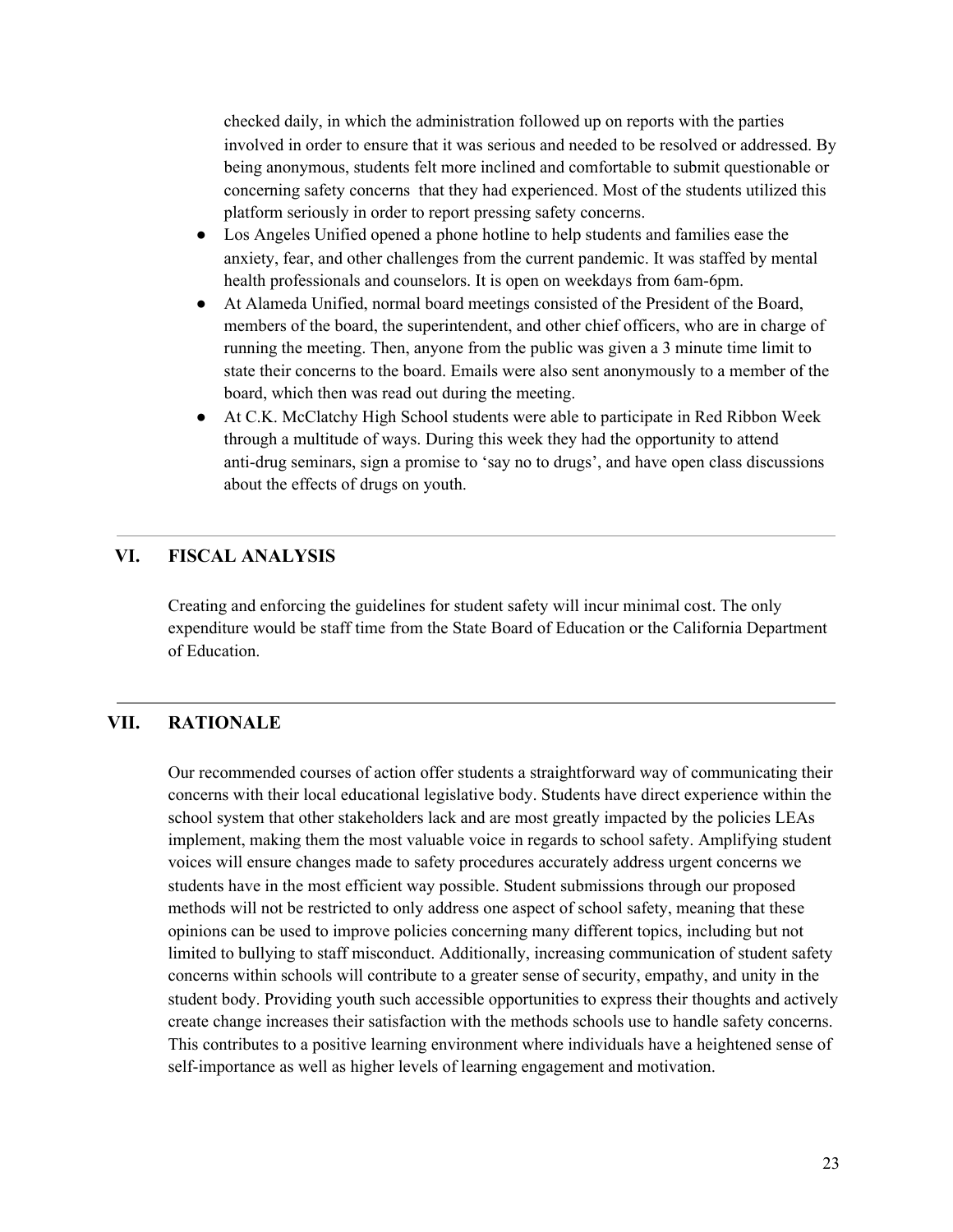#### **VIII. SUMMARY OF PREVIOUS DISCUSSION AND ACTION**

- a. California Education Codes 32280-32289.9: "School Safety Plans"- This section of the California lists the requirements for School Safety Plans. This includes standards on how to prepare students and staff on how to properly execute disaster protocol and train staff on how to properly handle emergencies.
- b. AB 493 in 2019: "Safe and Supportive Schools Act of 2019"- This act requires teachers and school personnel receive an annual training regarding LGBTQ School Resources. As well, teachers and school personnel are trained on how to maintain confidentiality and better support LGBTQ students.
- c. Education Code 32282 mandates that schools update their Safety Plan annually with all mandated information.
- d. Education Code Section 234.1: lays out the requirements to ensure that school districts are working to reduce discrimination, harassment, violence, intimidation and bullying, thereby increasing school safety for all students. Under this law, every school district must: Adopt a policy that prohibits discrimination, harassment, intimidation, and bullying based on your actual or perceived characteristics set forth in Section 422.55.
- e. California Sex Equity in Education Act, California Education Code sections 221.5-231.5. Requires that any educational institution in the State of California is required to have a written policy on sexual harassment.
- f. HR-59: House resolution to make October 23, 2019, to October 31, 2019 and October 23, 2020, to October 31, 2020 California Red Ribbon Week. "Resolved, That the Assembly encourages all Californians to help build drug-free communities and to participate in drug prevention activities by making a visible statement that we are firmly committed to healthy, productive, and drug-free lifestyles."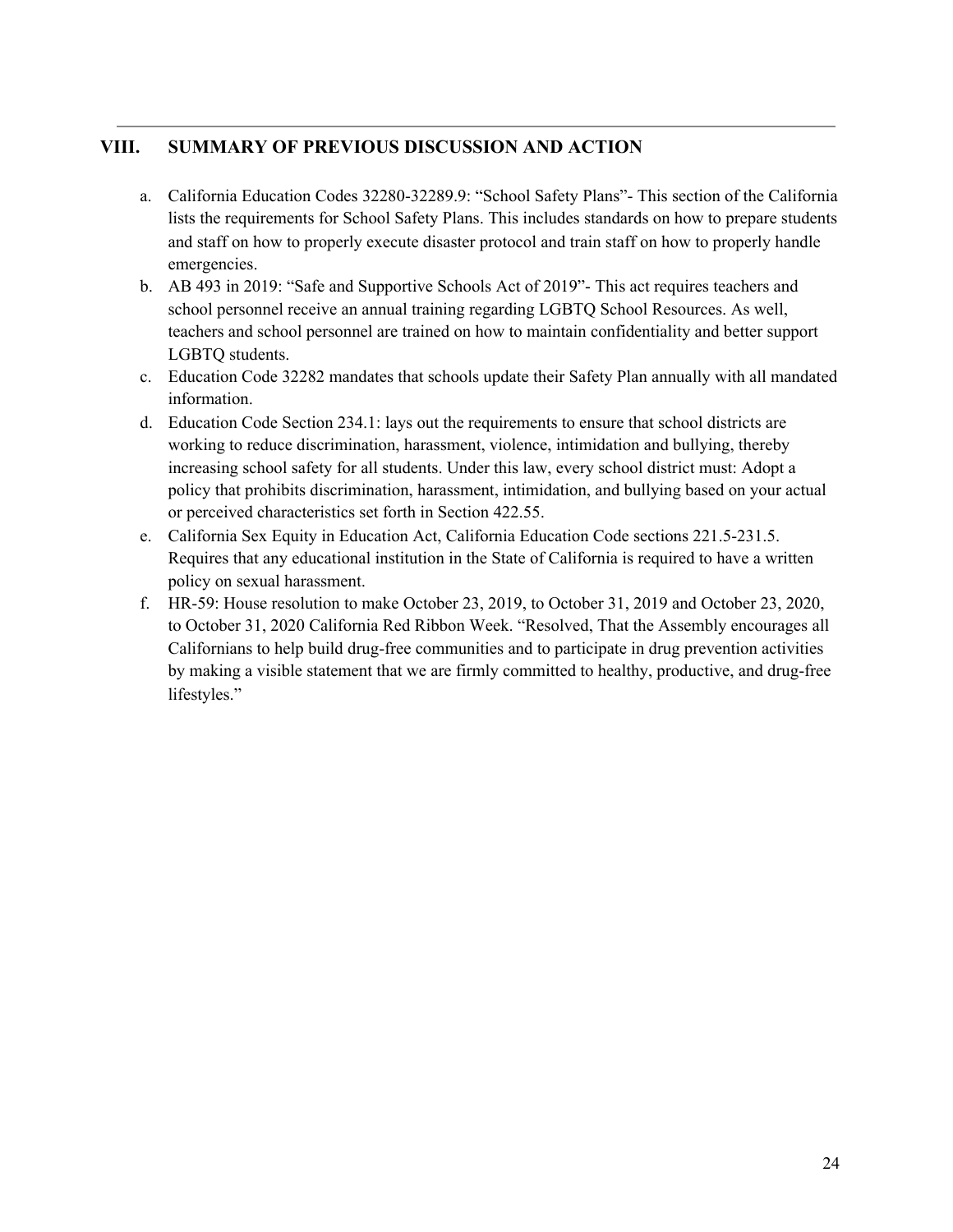#### **The Student Advisory Board of Education**

Thursday, November 5, 2020, Item #5

#### **Mental Health in Education**

| Speaker:     | Karina Pan, Temple City High School, Temple City                                                              |
|--------------|---------------------------------------------------------------------------------------------------------------|
| Writer:      | Kristina Lopez, Ramona High School, Riverside                                                                 |
| Research:    | Audrey Mallah, Albany High School, Albany                                                                     |
| Facilitator: | Isaiah Colmenero, New York University, New York                                                               |
|              | Group Members: Aaron Jin, Crean Lutheran High School, Irvine; Claire Lee, Crean Lutheran High School, Irvine; |
|              | Kylie Sullivan, Ann Sobrato High School, Morgan Hill; Meera Chakradeo, Northgate High                         |
|              | School, Walnut Creek; Megan Cai, Santiago High School, Corona; Michelle Kim, Portola High                     |
|              | School, Irvine; Sanya Dhama, Santiago High School, Corona; Wismick Saint-Jean, Arnold O.                      |
|              | Beckman High School, Irvine; Yvonne Seung, Arnold O. Beckman High School, Irvine                              |

#### **I. PRIORITY**

The Student Advisory Board on Education, a program of the California Association of Student Councils, has identified that there is an inadequate foundation within state policy that does not provide accessible resources to educate students on how to identify mental health decline and general school site social and emotional resources. Posters would inform and prepare students on how to approach specific mental health crises carefully and appropriately in and out of school.

#### **II. RECOMMENDED SBE ACTION**

The Student Advisory Board on Education suggests that the State Board of Education strongly recommends all California school districts to implement informative posters and transparent materials that identify the signs of declining mental health. These posters shall include safe plans in the event of a mental health crisis, positive coping mechanisms, and the identification of school-based services that students utilize for social-emotional support.

#### **III. LOCAL AND STATEWIDE IMPLEMENTATION DETAILS**

The State Board of Education will recommend the implementation of mental health posters to all school districts. These posters should recognize behaviors, safe plans in the event of a mental health crisis, positive coping mechanisms, general social-emotional support services, including ones specific to the district, and information on widespread mental illnesses.

The purpose of these identifiable posters is to make available resources more transparent for students and to enable the identification of mental illness and appropriate peer response and support.

● Each educational institution in the State of California shall adopt content standards in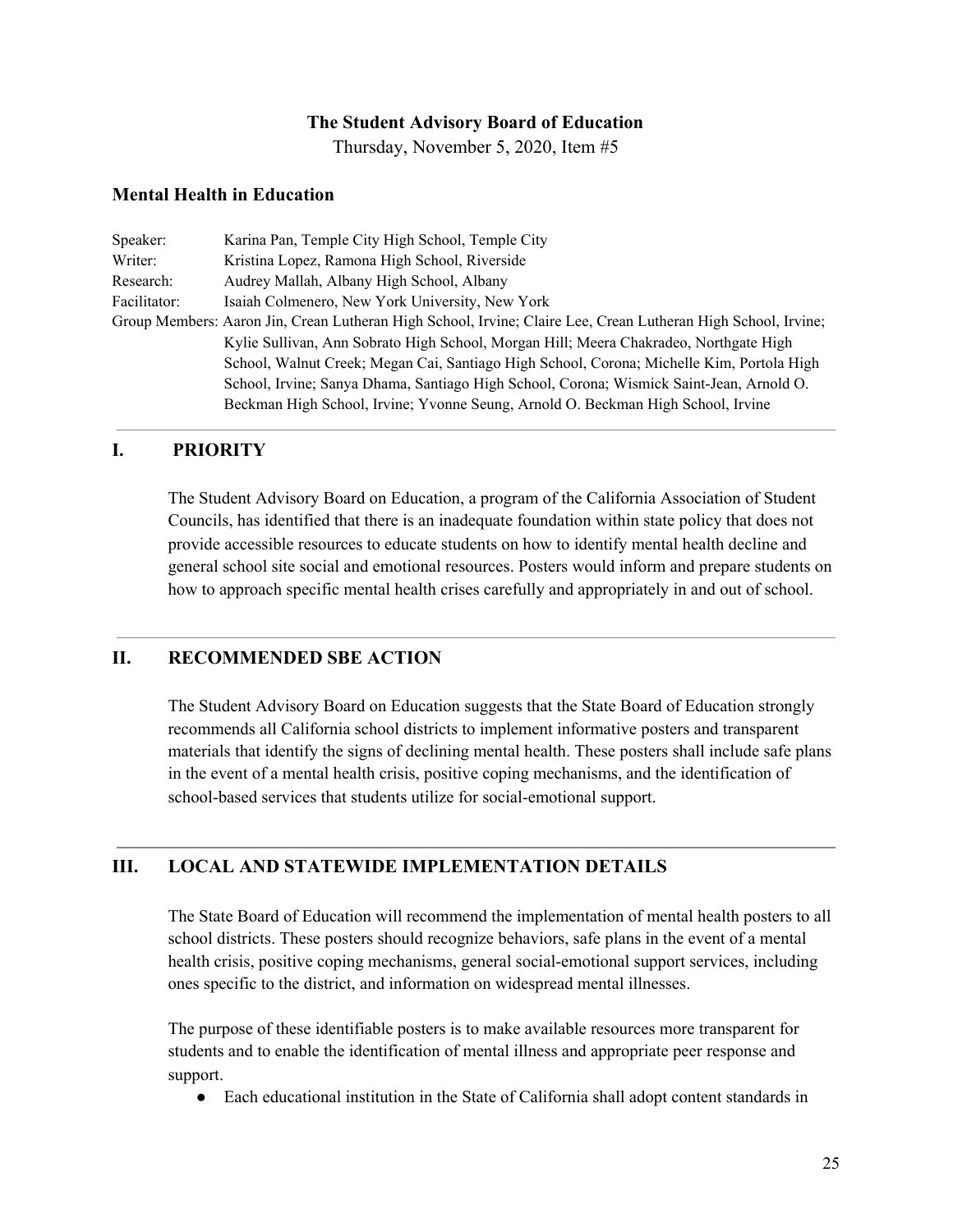accordance with the SBE that is specified in the curriculum area of health education. Due to the declining mental health within our youth, there must be a prioritization of mental health education to provide support and promote awareness.

- Provide "how-to's" on taking action concerning those with mental health struggles:
	- Approach and provide steps in guidance to help those dealing with mental health issues
	- Identify those dealing with mental health crises (derealization episodes, bipolar episodes, schizophrenic episodes, emotional dysregulation, etc.)
	- Contact peers (e.g. students, school administrators, or parents) for help
- Resources for students to utilize:
	- Positive coping strategies to use
	- Negative coping strategies to avoid
	- Suicide prevention hotlines and crisis text lines
		- Non-law enforcement mental crisis contact information
	- Campus specific resources (e.g. counselors, wellness centers, peer counselors)
	- QR codes linked to easily navigable information on different mental health issues and additional resources from the CDE and the Diagnostic and Statistical Manual of Mental Disorders 5th edition (and other publications deemed reputable)
- With COVID-19 challenges:
	- Schools and school districts send out periodic communications through emails/newsletters with "how-to's" and resources for students and staff to utilize.
	- School site platforms shall promote and post these flyers to provide necessary reminders upon mechanisms to help themselves through social media, websites, portals, and learning platforms.

The Student Advisory Board on Education recognizes that the State Board of Education has implemented multiple programs specifically addressing mental health, but there are still insufficient resources and a lack of information provided given the current state of students' mental health. For high-schoolers, the current information available lacks breadth in addressing the variation and nuances of mental health struggle. These informational posters will allow for wide-spread awareness of multiple mental health illnesses. In addition, these posters will be sought to be distributed once in-person school starts. Due to the limited physical connections amidst COVID-19, the Student Advisory Board of Education recognizes that it is necessary for the posters to be created in various forms. This includes digital flyers, resources, and important information regarding mental health.

#### **IV. KEY ISSUES**

• Due to adverse childhood experiences (ACEs), a widespread decline in the youth's mental health has risen. ACEs are traumatic events occurring before age 18 Additionally, ACEs encompass parental substance use, mental illness, incarceration, and domestic violence. The Centers for Disease Control and Prevention mentions that adverse childhood experiences are linked to chronic health problems, mental illness, and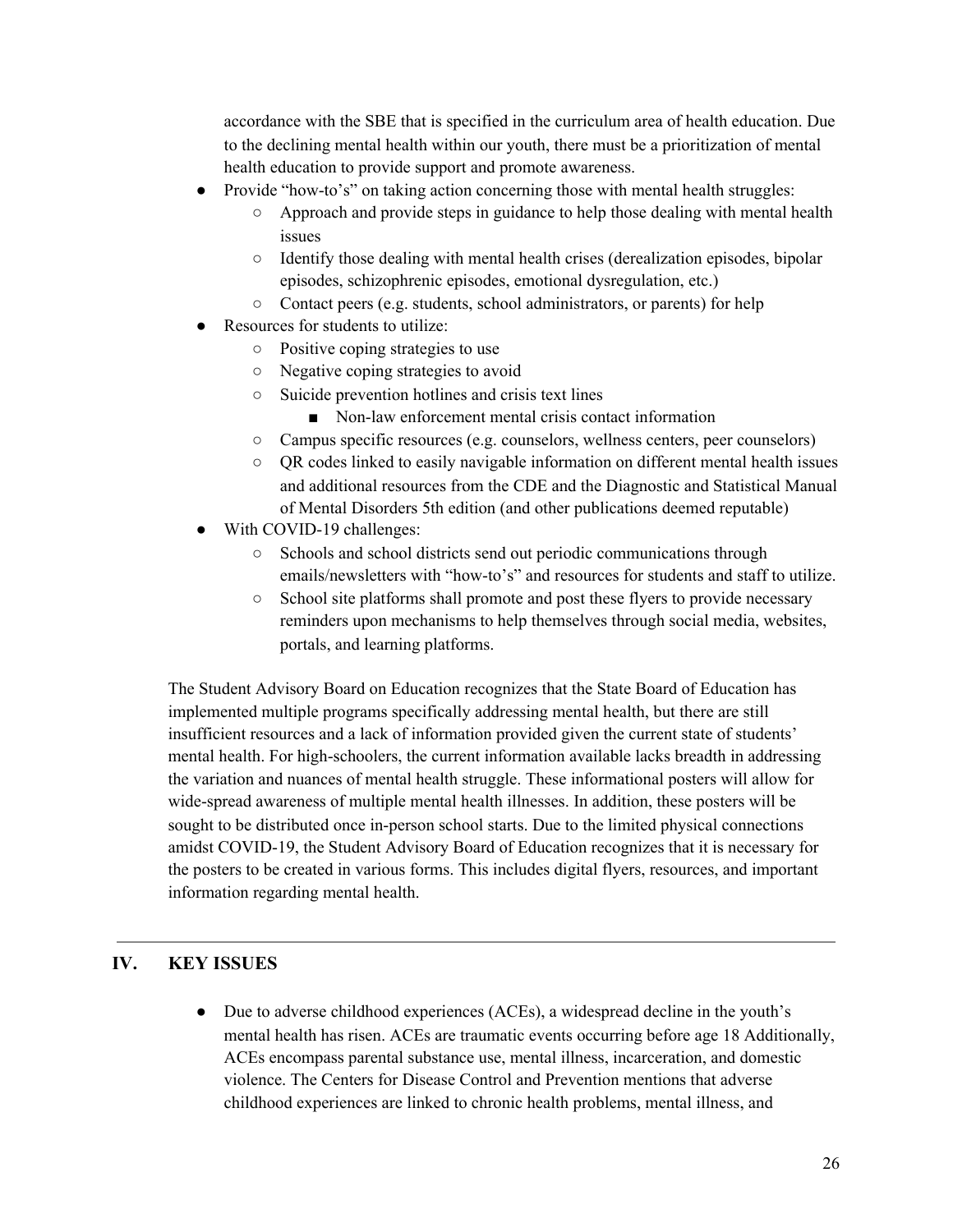substance misuse in adulthood. COVID-19 is now one of the most prominent forms of ACE's in all youth. It is vital to recognize youth issues.

- The California Healthy Kids Survey (CHKS) found that LGBTQ+ youth receive substantially less social support from teachers and school peers than their non-LGBTQ+ peers. Reports of suicide ideation indicate that high schoolers who identify as non-trans have identified those impacted at a percent of 16. On the contrary, 53 percent of high school students who identify as transgender and 44 who prefer to not identify themselves experience suicidal ideation at higher rates. As a result, LGBTQ+ youth are disproportionately affected by mental health issues.
	- In a 2016-2017 survey from HRC, 28 percent of LGBTQ youth including 40 percent of transgender youth — said they felt depressed most or all of the time during the previous 30 days, compared to only 12 percent of non-LGBTQ youth (HRC Foundation 2017).
- Students often lack the tools or knowledge to recognize signs of declining mental health within themselves and others. School psychologists and mental health counselors often individualize plans per student and academic interventions to address any mental health services and issues students may have.
- The Centers for Disease Control and Prevention reports that approximately 4,600 lives are lost each year due to mental health struggles and fatal suicide attempts—and that suicide among teens and young adults has nearly tripled since the 1940s.

#### **V. PROVEN RESULTS**

- A decline in our mental health leads to increased dropout rates. In order to mitigate this issue, the State Board of Education must address the needs of our mental health. Dropout rates can increase the chances of students becoming financially troubled or committing a crime.
- According to the National Association of School Psychologists: Longitudinal research employing the California Healthy Kids Survey indicated that an increasing decline in our mental health among students was related to subsequent declines in test scores; yet, student reports of relationships through empathy and social-emotional connection were related to increases in test scores.
- According to the National Alliance on Mental Illness (NAMI): Suicide is the 2nd most leading cause of death in those of the ages 10-34 in the U.S. With symptoms of depression high school students are more than twice as likely to drop out compared to their peers. Of all youth in the U.S. 16.5% ages, 6-17 experienced a mental health disorder in 2016 (7.7 million people). This further emphasizes the importance to recognize the symptoms of our mental health and address student needs.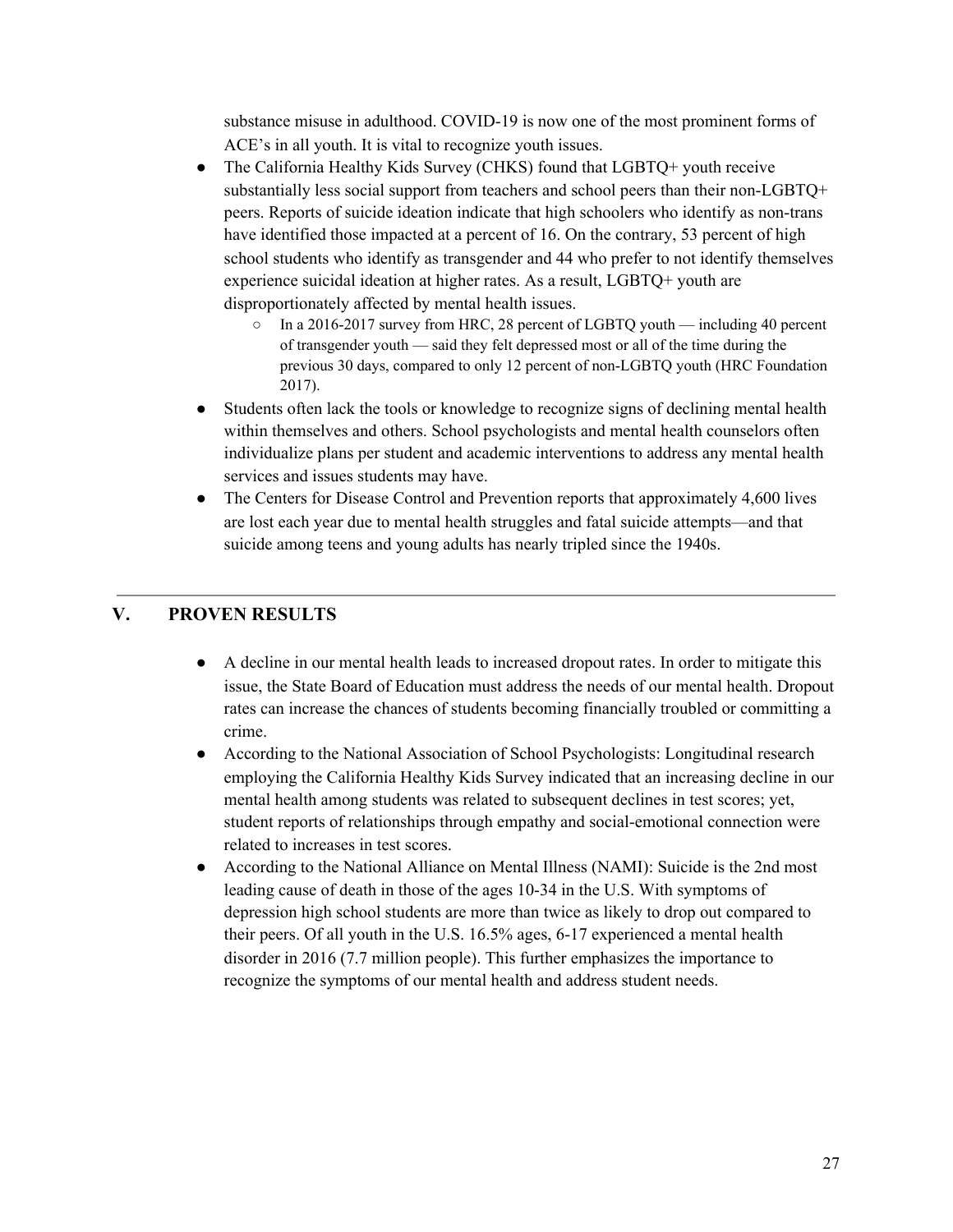#### **VI. FISCAL ANALYSIS**

While recommending that school districts post mental health posters within each specific school site, the implementation would require the State Board of Education to uphold no costs. The state would assume minimal costs and allow for each school district within the state to provide resources.

#### **VII. RATIONALE**

In promoting resources through the posters, students will be enabled to seek help through an accessible platform. Students have the necessary information to recognize signs of declining mental health in themselves and their peers, which may promote early and positive intervention. will provide an opportunity for students who have mental health issues to be encouraged to reach out for help. Also, it will help students identify mental health decline. Posters are most engaging and as 65% percent of people are visual learners, children and youth are more likely to absorb information from them than a long lecture or speech. Due to great accessibility to many students, at once, and can create a larger impact in a shorter amount of time, The Student Advisory Board on Education trusts that the State Board of Education will aid students in engaging with experts and will develop posters that will be as accurate and effective as possible.

#### **VIII. SUMMARY OF PREVIOUS DISCUSSION AND ACTION**

- A. Past Education Code Implementations:
	- Section 51210.8 (2005-2006) Mandates that the SBE will adopt the content standards in the curriculum area of health education and the content standards shall provide a framework for instruction that a school may offer in the curriculum area of health education. Currently in effect.
	- $\circ$  Section 41533 (2013) This authorizes school districts to use a portion of their Professional Development Block Grant funding to pay specifically for suicide prevention training. Currently in effect.
	- Section 215 (2015-2016) Mandates that the governing board of any local educational Agencies (LEA's) that serves students in grades seven to twelve adopts a policy on pupil suicide prevention, intervention, and postvention. Currently in effect.
- B. Previous State Legislation:
	- $\circ$  Assembly Bill 2639 requires schools that serve students in grades seven through twelve to review policies on pupil suicide prevention every five years and update the policy, if necessary. This also permits local educational agencies to update the policy more frequently. The bill requires that specific local implementation is geared towards at-risk students and that LEA approve the criteria for identifying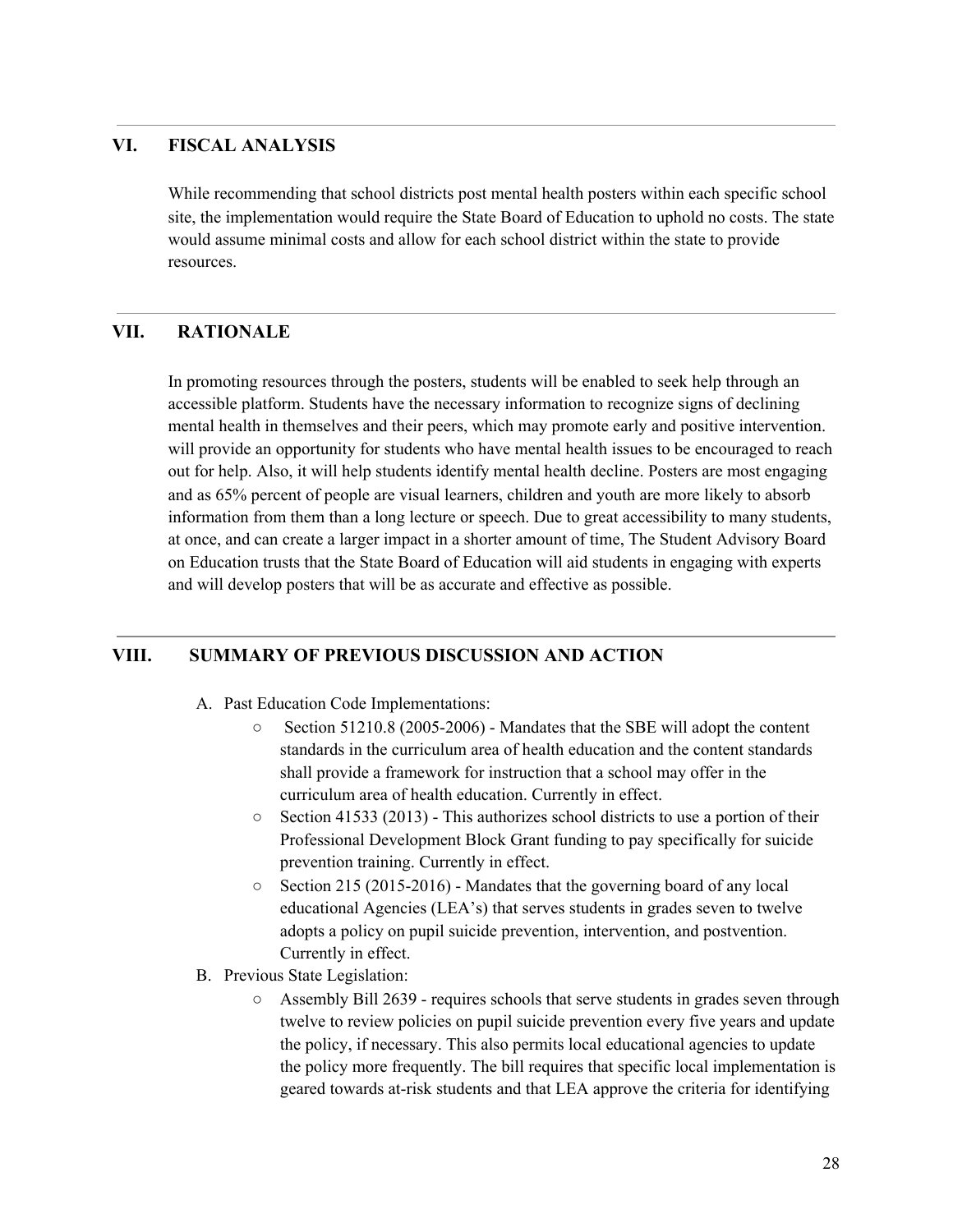appropriate services and how to refer them to students and their families. Currently in effect.

- Assembly Bill 543 (2019-2020) Requires that each educational site in California must ensure to display sexual harassment policies through posters that notifies individuals of that policy. This is authorized to be displayed in each restroom and locker site on school campuses.
- Senate Bill 972 (2018) This bill increases awareness of services available to students by requiring public schools, private schools, and public and private institutions of higher education to issue pupil identification cards to include the telephone number for a suicide prevention hotline or the Crisis Text Line. Currently in effect.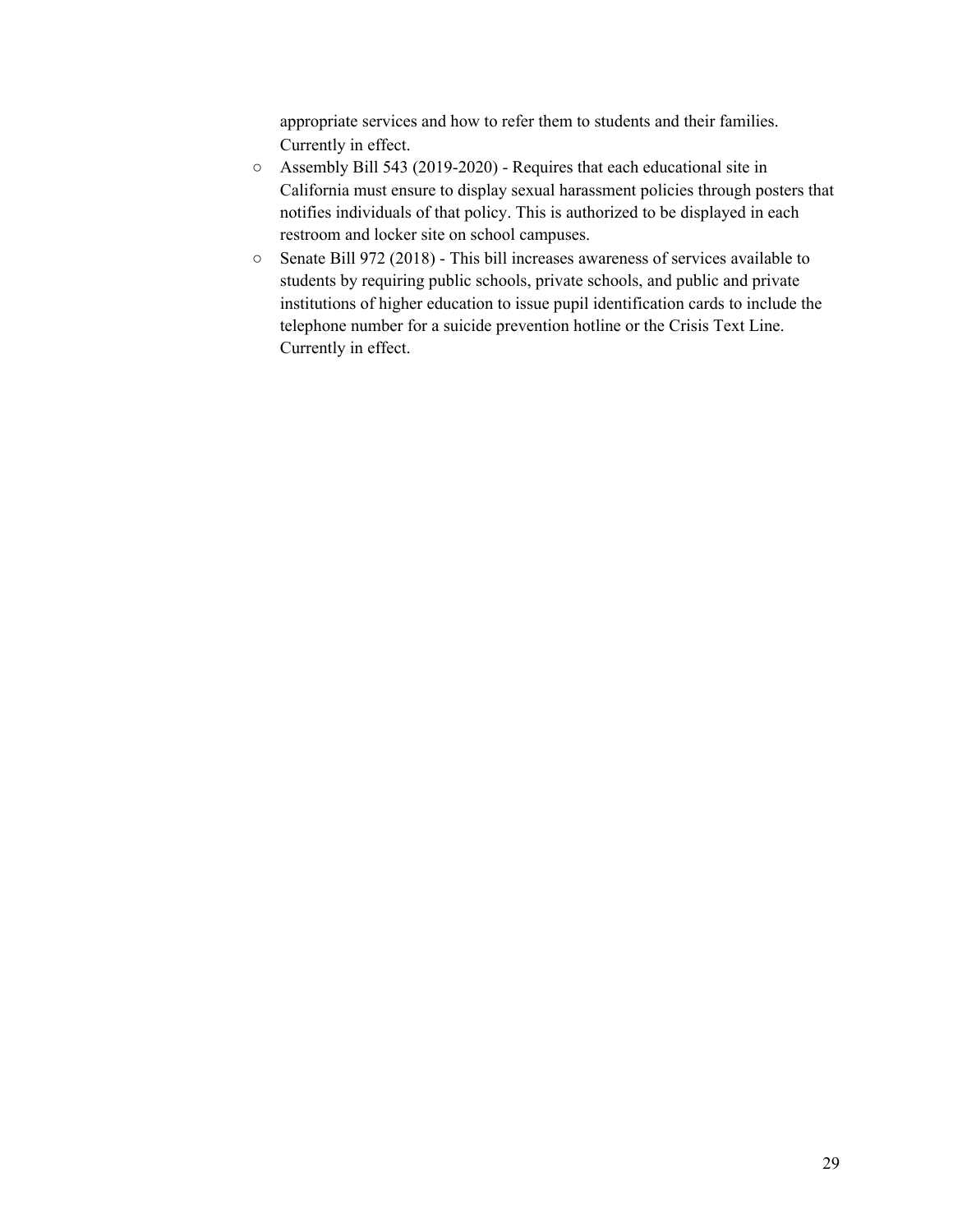#### **The Student Advisory Board of Education**

Thursday, November 5, 2020, Item #6

#### **Distance Learning**

| Speaker:     | David Kim, Lincoln High School, Stockton                                                               |
|--------------|--------------------------------------------------------------------------------------------------------|
| Writer:      | Emma Lee, Fullerton Union High School, Fullerton                                                       |
| Research:    | Alvin Lee, Mission San Jose High School, Fremont                                                       |
| Facilitator: | Kelsey Perlman, UCLA, Los Angeles                                                                      |
|              | Group Members: Deanna Diane Escarieses, Sweetwater High School, San Diego; Eliana Morris, Newbury Park |
|              | High School, Newbury Park; Kaylin Chung, Arnold O. Beckman High School, Irvine; Leah Perez,            |
|              | Shasta High School, Redding; Lily Gebhart, Shasta High School, Redding; Simi Shetty, California        |
|              | High School, San Ramon; Trinh Vo, Lincoln High School, Stockton                                        |

#### **I. PRIORITY**

The Student Advisory Board on Education, a program of the California Association of Student Councils, has identified a lack of communication and input, regarding distance learning, between students, parents, administration, teachers, and school boards. Lacking exposure to the pertinent needs of participating members in distance learning models, school districts have brought forth solutions that are not beneficial to student learning during COVID-19.

#### **II. RECOMMENDED SBE ACTION**

The Student Advisory Board on Education proposes that the State Board of Education or the California Department of Education convene a distance learning task force composed of students, admin, teachers, and parents dedicated to improving distance learning and its transition into traditional learning models. The task force could then recommend participating members to disseminate best practices to local-district administration, allowing the student body's opinion to be heard and adapted to their respective districts.

#### **III. LOCAL AND STATEWIDE IMPLEMENTATION DETAILS**

The task force created on the state level would meet to discuss:

- School schedule As requirements, learning models, and the priorities of stakeholders evolve, there needs to be a continuous discussion on what schedules are conducive to student's success.
- Feedback from students at the local level Every month the task force will be required to send out a survey to students in the school district with the hope that at least five percent would fill it out per school district per month.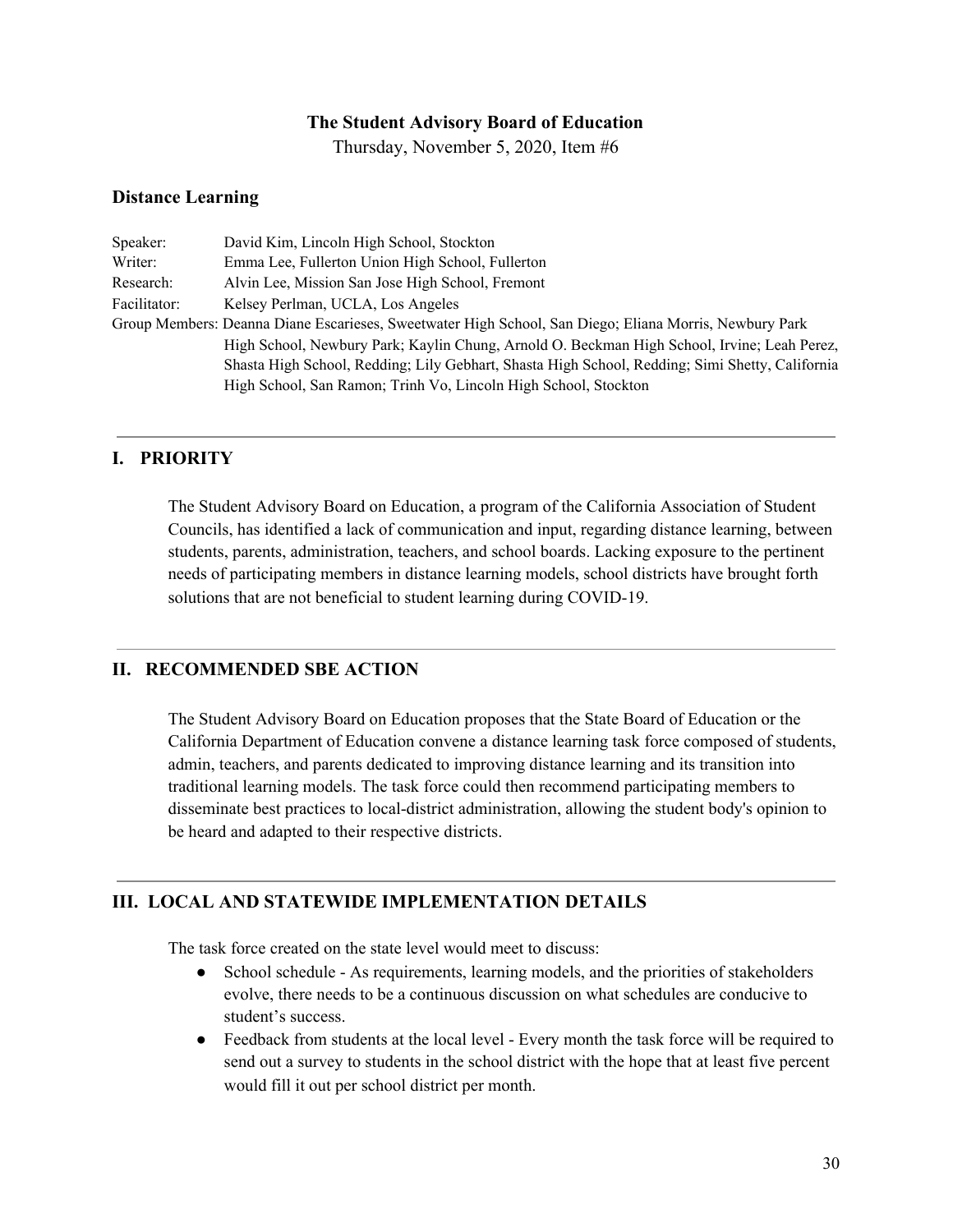- Technological barriers Students' abilities to stay engaged and absorb curriculum have now become contingent on connectivity and the presence of technological resources. These barriers have exacerbated the achievement gap, as students who do not have access to necessary resources fall behind.
- Students' mental health Students have lost motivation with distance learning as they are constantly using technological devices with little to no in-person interaction. Students are isolated from their peers, heightening the mental health crisis plaguing our generation.
- Adaptation of curriculum The abrupt shift to online learning has led to unprecedented alterations in modes of learning. It is critical that the curriculum continues to be assessed and revised in order to ensure the success of all students.
- Student accountability and academic success- Students are experiencing extreme levels of stress due to the abrupt transition to distance learning. Therefore, it is essential that students receive sufficient, accessible support to ensure students are reaching their full academic potential.

The survey distributed on the local level would lead to results on:

- Student input
	- Mental health A lack of interaction has left students feeling isolated, taking a toll on their mental health. This highlights the importance of students' ability to share their first-hand experiences and provide their input in their education.
	- Rigor of classes The inability to adjust the volume of content, typically designated for in-person instruction, to limited online class time has left students overwhelmed with a workload that is not realistic for distance learning models. It is vital that students be able to voice their concerns for the sake of their content understanding and physical/mental wellbeing.
	- What modes of teaching are/aren't working Students have first-hand experience and ultimately determine if a mode of teaching is effective or ineffective.
	- Attendance and student participation Students are suspected that if they have their cameras off, they are not participating. Students deal with the vulnerability of showing their homes on screen and even if they are actively participating, they are deemed not to if the instructor cannot see it.
	- $\circ$  Access to counseling During this unprecedented time, students must have adequate access to counselors to discuss mental health, course work, college, etc.

#### **IV. KEY ISSUES**

- Students are experiencing a lack of motivation as a result of the insufficient accountability provided through distance learning.
	- In Shasta Union High School District (hybrid learning model), a record number of deficiencies (D's and F's) were given out in the first quarter.
- Teachers are not able to assert their opinion and express their needs.
	- In Fullerton Joint Union High School District (online learning model), the teachers union contested for schedule changes that better suit both themselves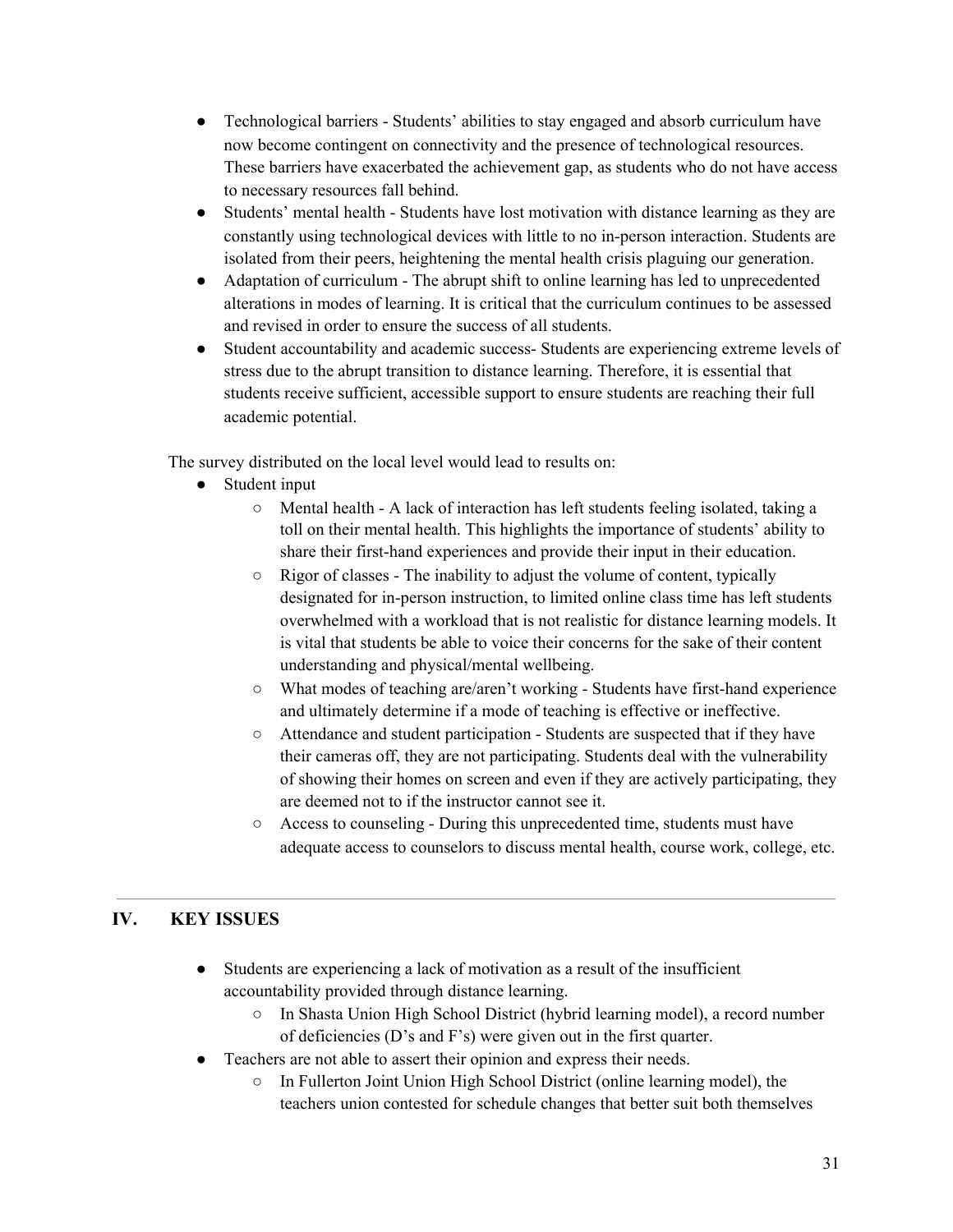and their students. The schedule failed to be revised, showing the pressing need for a task-force and system that ensures teacher and student voices are heard in the decision-making process.

- Students are experiencing detrimental effects to their mental health.
	- At Bear Creek High School (online learning model) and University City High School (online learning model), there was an increase in death by suicide due to isolation and lack of motivation.

#### **V. PROVEN RESULTS**

- San Diego Unified School District:
	- Created a community engagement group that received over 70,461 community responses. The resulting responses were used to create strong, community guidelines for SDUSD in their reopening plans, distance learning, and efforts on closing the digital divide
		- It also led to the equitable distribution of internet connectivity devices, hitting 75,000 devices as of August 31st, 2020
		- Internet connectivity reached to almost 1900 families
- Task force success in updating the Education Technology Plan
	- On March 17, 2012, State Superintendent of Public Instruction Tom Torlakson appointed 48 volunteers to become members of his Education Technology Task Force. Gathering advice from the Task Force is the first step in the State Superintendent's effort to update the Education Technology Plan approved by the State Board of Education in 2005.
		- In August 2012, Task Force members presented their findings in the form of a memo to the State Superintendent.
- Miami-Dade Distance Learning Success Story:
	- One distance learning success story that researchers and education leaders have pointed to are the Miami-Dade County Public Schools of Florida.
		- After reaching out to families of students who didn't initially log in, the district of more than 300,000 students reported a 99% participation rate.

#### **VI. FISCAL ANALYSIS**

The appointment of members on the identified task force incurs minimal cost due to the accessibility and flexibility of an online platform. Therefore, the actions of the task force may produce a financial dependency; however, the task force itself will not.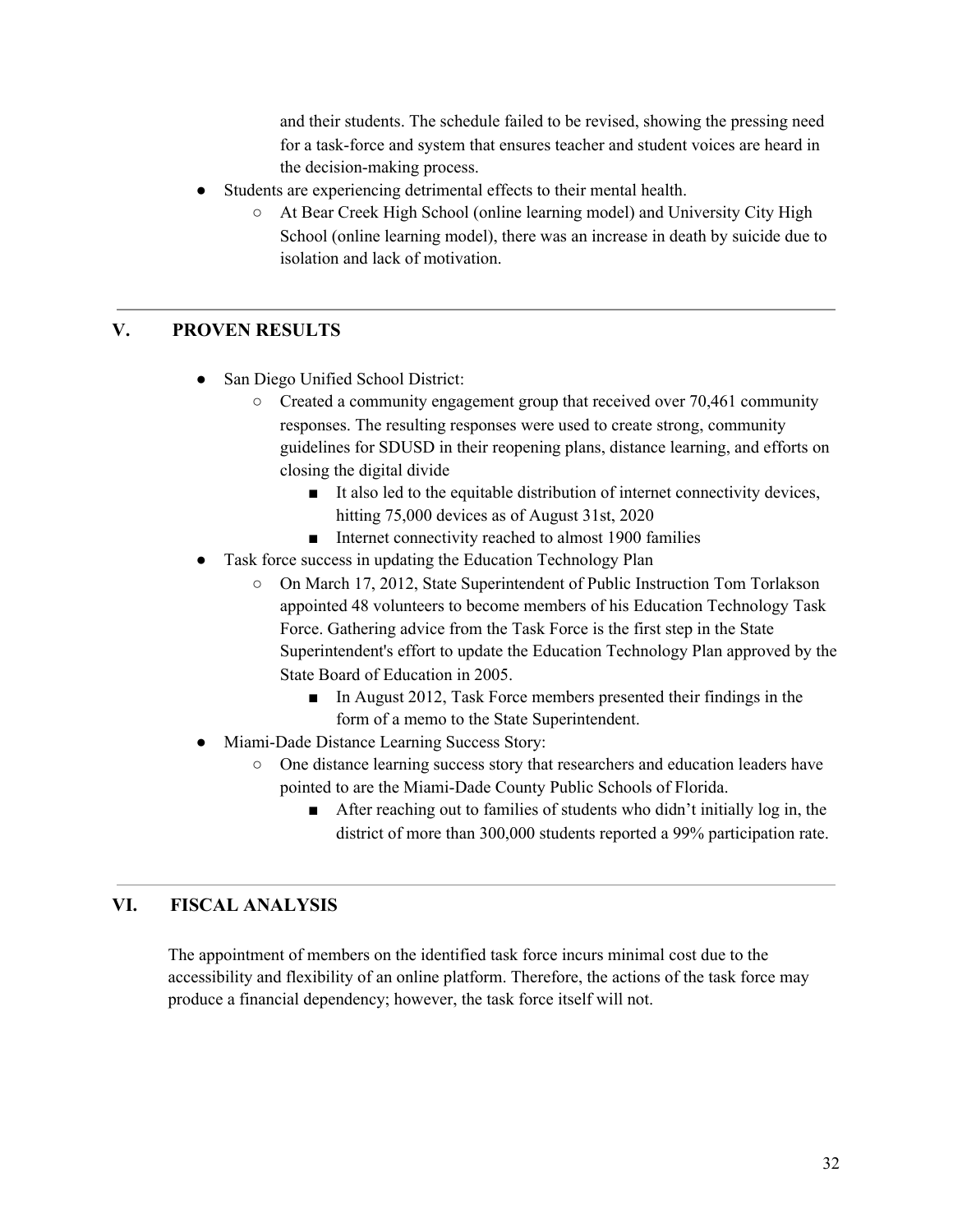#### **VII. RATIONALE**

- A task force allows all stakeholders to voice their opinion Seeing as all stakeholders are affected by the decisions made, they should be able to provide input for the best plan of action.
- Students have first-hand experience with distance learning Ultimately, the experience of students dictates how effective distance learning methods are, making their input extremely important.
- School districts are able to communicate what has worked Considering the unprecedented times, there are many plans, schedules, and learning models being tested across California. Providing a way for districts to communicate and share what has worked well enables the maximum amount of success across districts.
- Allows school districts to address local distance learning issues The regional specialization aspect of our solution allows districts to take the plan of action that best suits them.
- Ensures diversity of opinion The task force can consider the issues and successes of schools and districts from varied backgrounds.
- More centralized data Several task forces have already been instituted; therefore, these forces will have the ability to share and compare data while working closely together.

#### **VIII. SUMMARY OF PREVIOUS DISCUSSION AND ACTION**

- Closing the Digital Divide Task Force:
	- Helps facilitate donations, creates more publicity, and casts a larger spotlight on partners who could help.
	- Holds public hearings where internet service providers are called upon to testify on their efforts to improve internet access during the pandemic.
	- Created the Closing the Digital Divide Fund; aims to raise 500 million dollars for increasing broadband access and tablet and device access
	- Asks the leaders of major internet service providers to provide free guest access to all of California's students.
	- Works with cross-sector partners to strengthen distance learning efforts and close technology gaps for millions of students.
- Based on the input of the Former State Superintendent Tom Torlakson's Education Technology Task Force: the *Blueprint for California Education Technology* was developed. It was carefully designed to support four California education transformation initiatives:
	- The implementation of the Common Core State Standards.
	- The development and deployment of new assessments as a governing state in the Smarter Balanced Assessment Consortium.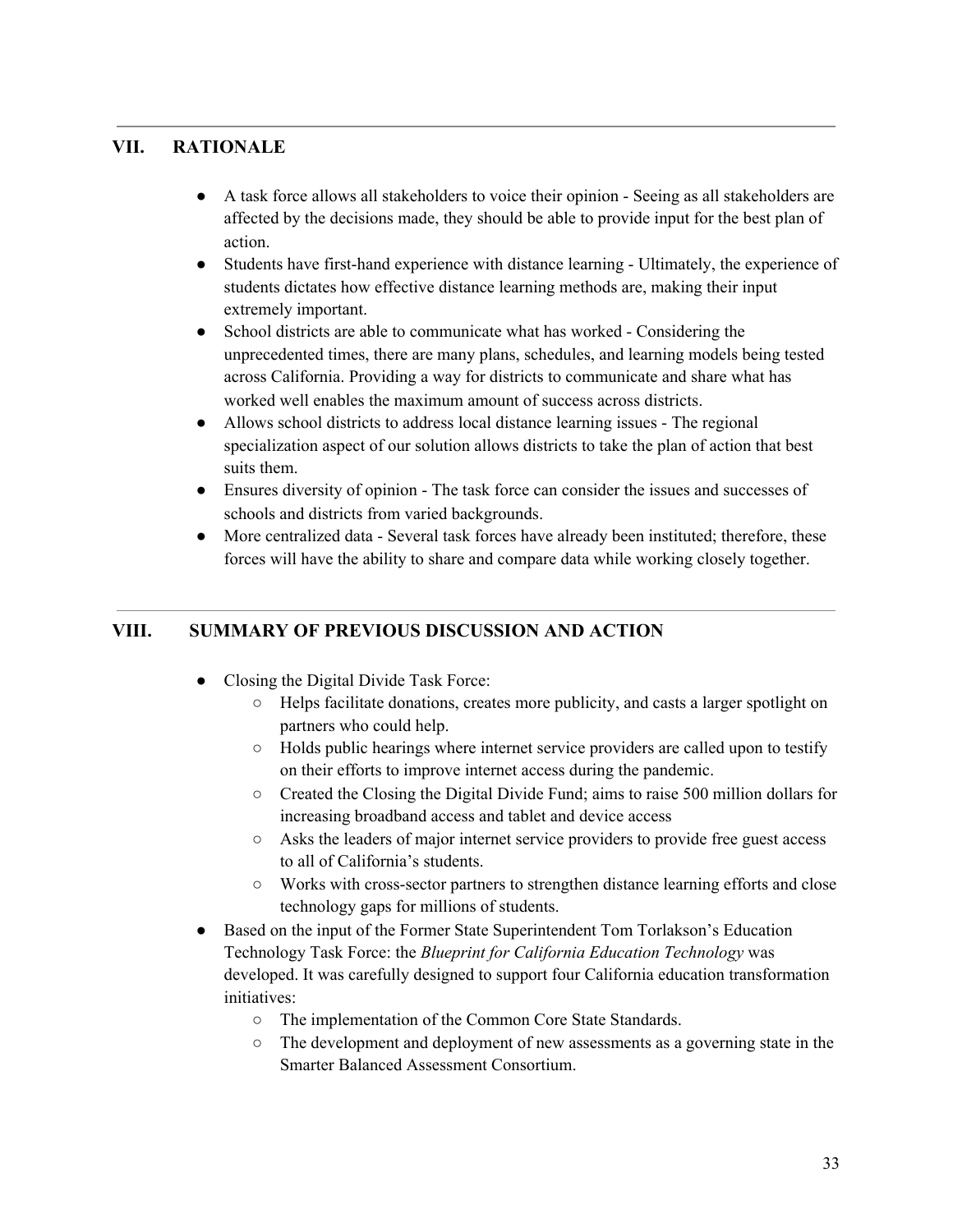- The implementation of a statewide collaboration with the Partnership for 21st Century Schools.
- The implementation of Superintendent Torlakson's "No Child Left Off-line" vision of one-to-one computing for every student and educator.
- SB 98
	- Previously, the typical minimum number of [instructional](https://www.cde.ca.gov/fg/aa/pa/instructionaltimetable.asp) minutes per day was: 200 minutes for kindergarten, 280 minutes for grades 1 to 3, 300 minutes for grades 4 to 8, and 360 minutes for high school. For the 2020-21 school year, the daily requirements have dropped to 180 minutes for kindergarten, 230 minutes for grades 1 to 3, and 240 minutes for grades 4 to 12. However, the state is not currently setting requirements as to how many minutes should be "synchronous," or live, versus "asynchronous," or delivered via online platforms or pre-recorded lectures.
- AB-77
	- Requires teachers to confirm that students have the necessary technology at home to participate in distance learning.
	- The bill also instructs teachers to communicate with parents about student learning progress.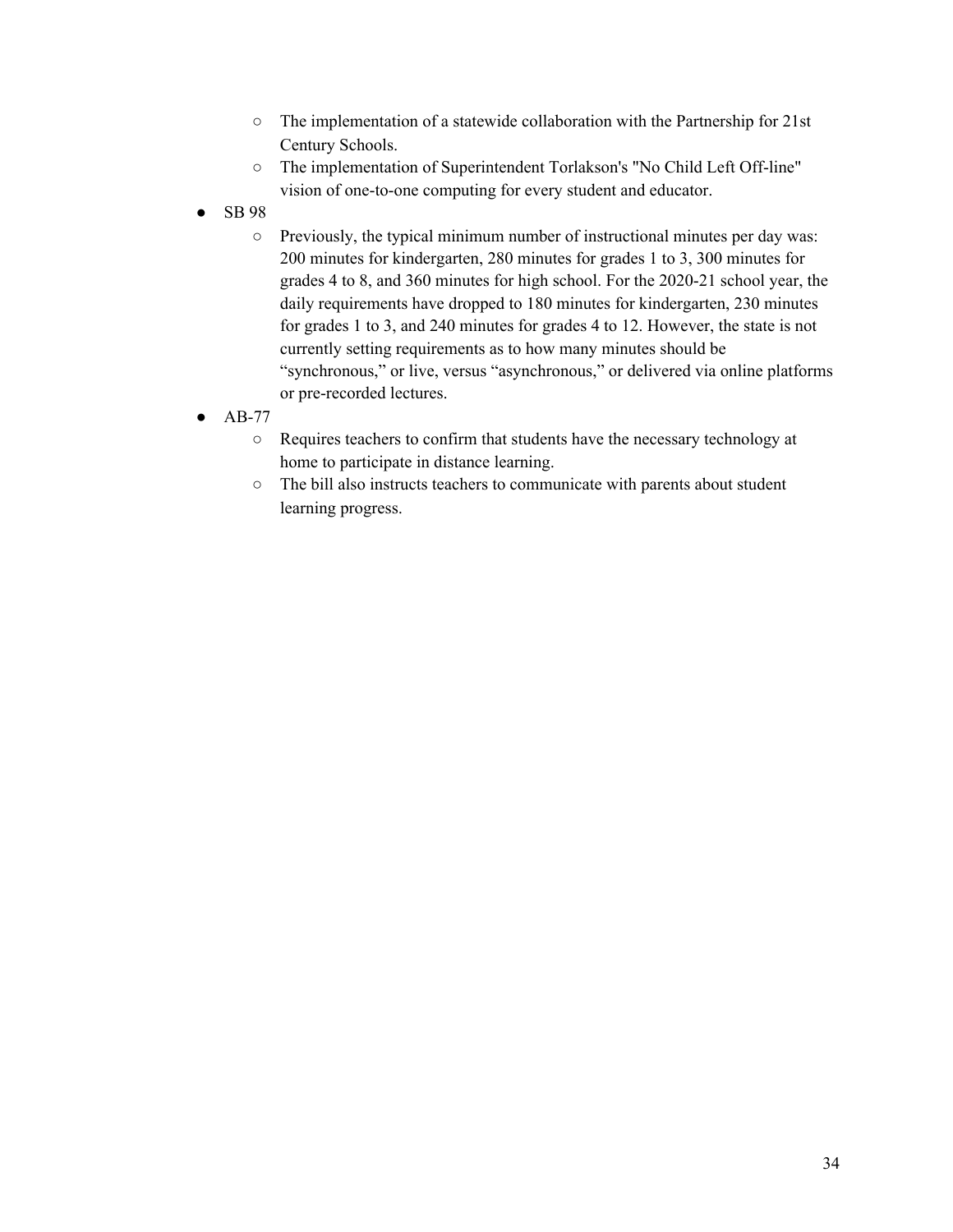#### **The Student Advisory Board of Education**

Thursday, November 5, 2020, Item #7

#### **Environmental Sustainability**

| Speaker:     | Adalia Luo, Newbury Park High School, Newbury Park                                                          |
|--------------|-------------------------------------------------------------------------------------------------------------|
| Writer:      | Neela Mohanpuhr, The College Preparatory School, Oakland                                                    |
| Research:    | Heidi Andrade, San Benito High School, San Benito                                                           |
| Facilitator: | Kenneth Kim, University of Southern California, Los Angeles                                                 |
|              | Group Members: Kennedy Delaney, Shasta High, Redding; Talia Schwartz, Analy High, Sebastopol; Dhilan Patel, |
|              | Newbury Park High School, Newbury Park; Julia Cristiano, Oak Park High School, Oak Park;                    |
|              | Batya Bimstein, Bonita Vista High School, Chula Vista; Anish Patel, Woodbridge High School,                 |
|              | Irvine; Yun Seo Lee, Northwood High School, Irvine; Alexander Fan, Centennial High School,                  |
|              | Bakersfield; Sydney Sutton, Foothill High School, Palo Cedro                                                |

#### **I. PRIORITY**

The Student Advisory Board on Education, a program of the California Association of Student Councils, has identified that there is an insufficient number of statewide regulations for environmental sustainability that are enforced equitably on all local educational agencies.

#### **II. RECOMMENDED SBE ACTION**

The Student Advisory Board on Education recommends that the State Board of Education encourage California districts to develop district-wide Green District Advisory Councils consisting of students, district staff, and community members. The Green Advisory Councils will be in charge of leading sustainable initiatives to be implemented at the district level.

#### **III. LOCAL AND STATEWIDE IMPLEMENTATION DETAILS**

A member of a Green District Advisory Council must dedicate time to attending monthly meetings, providing recommendations on new building projects, vocalizing insight, and ensuring stakeholder representation as well as testimonials. Within these monthly meetings, we suggest the agenda to consider: implementation of certified eco-friendly cleaning products, hand dryers, hydration stations, low-flow toilets, tri-bin systems, water aerators, solar panels, and other types of renewable energy.

For the initial creation of the Green District Advisory Council, each district board must conduct a selection process to chair a total nine members, five being General Representatives and four being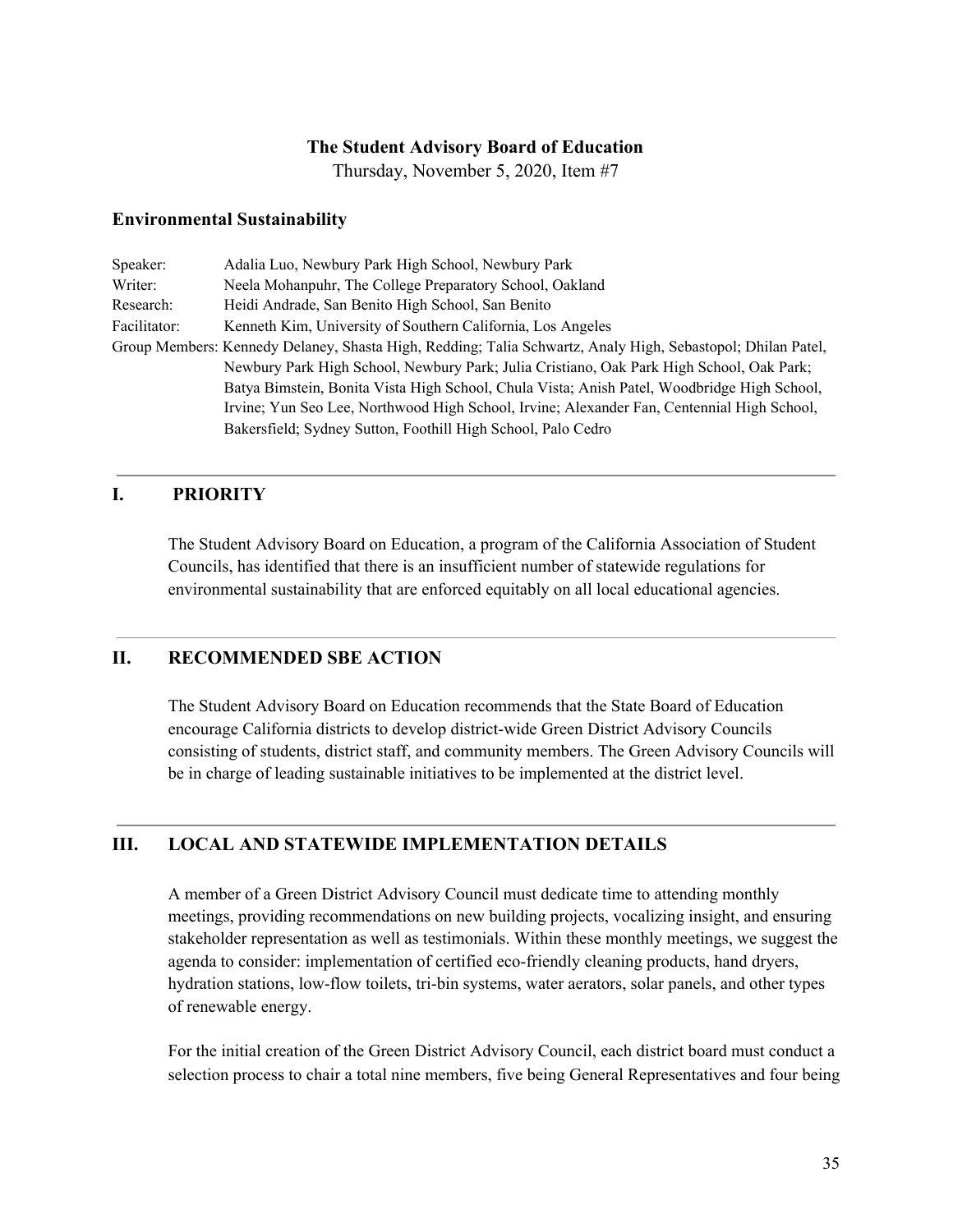students. General and student members must meet district-specific requirements for consideration. Each representative will then answer set questions to further the selection process.

A General Representative, an individual graduated from high school, should satisfy district-specific requirements to qualify for these Green District Advisory Councils. Recommended fittings include: work experience in government land management agencies (federal, state, and local), work experience with park staffing, community service promoting positive environmental impacts, history of impactful environmental advocacy, and college accredited environmental courses.

Each student will provide a list of personal qualifications such as, community service regarding positive environmental impacts and history of impactful environmental advocacy.

#### **IV. KEY ISSUES**

- Students and faculty are uninformed about climate change and sustainable practices.
- Penn State and the National Center for Science Education conducted a study that included 1,500 public school teachers and science teachers from 50 states. 70% of middle school science teachers and 87% of biology teachers reported only briefly addressing the subject. Therefore, students only get minimal exposure to climate change, and high school students only hear about it once in their four years. This is an insufficient amount of time for students to comprehend the speed and severe consequences of climate change and learn how they can help prevent climate change in their daily lives and on a larger scale.
- Some districts are disproportionately affected by climate change and each district has their own individual set of issues to deal with besides climate change.
- Inner cities will be subject to the "heat island" effect because of heightened temperatures due to large amounts of asphalt and concrete. A study supported by The U.S. Environmental Protection Agency found that high heat leads to increased heat stroke rates, heat stress, and premature death. These districts need immediate action and will require their own specific set of conditions to be implemented in order to support their students and help the environment.
- There are also different concerns in different districts. For example, recently, the Sacramento City Unified School District and the Sacramento City Teachers Association were negotiating over curriculum, testing, and special education. At the same time, the Los Angeles Unified School District(LAUSD) struggles with a low completion rate. Around three quarters through the school year in 2019, only 49% of LAUSD students were on track to be eligible to attend California's public universities.
- Lack of authorization of protocols to deal with sustained methods of environmentalism.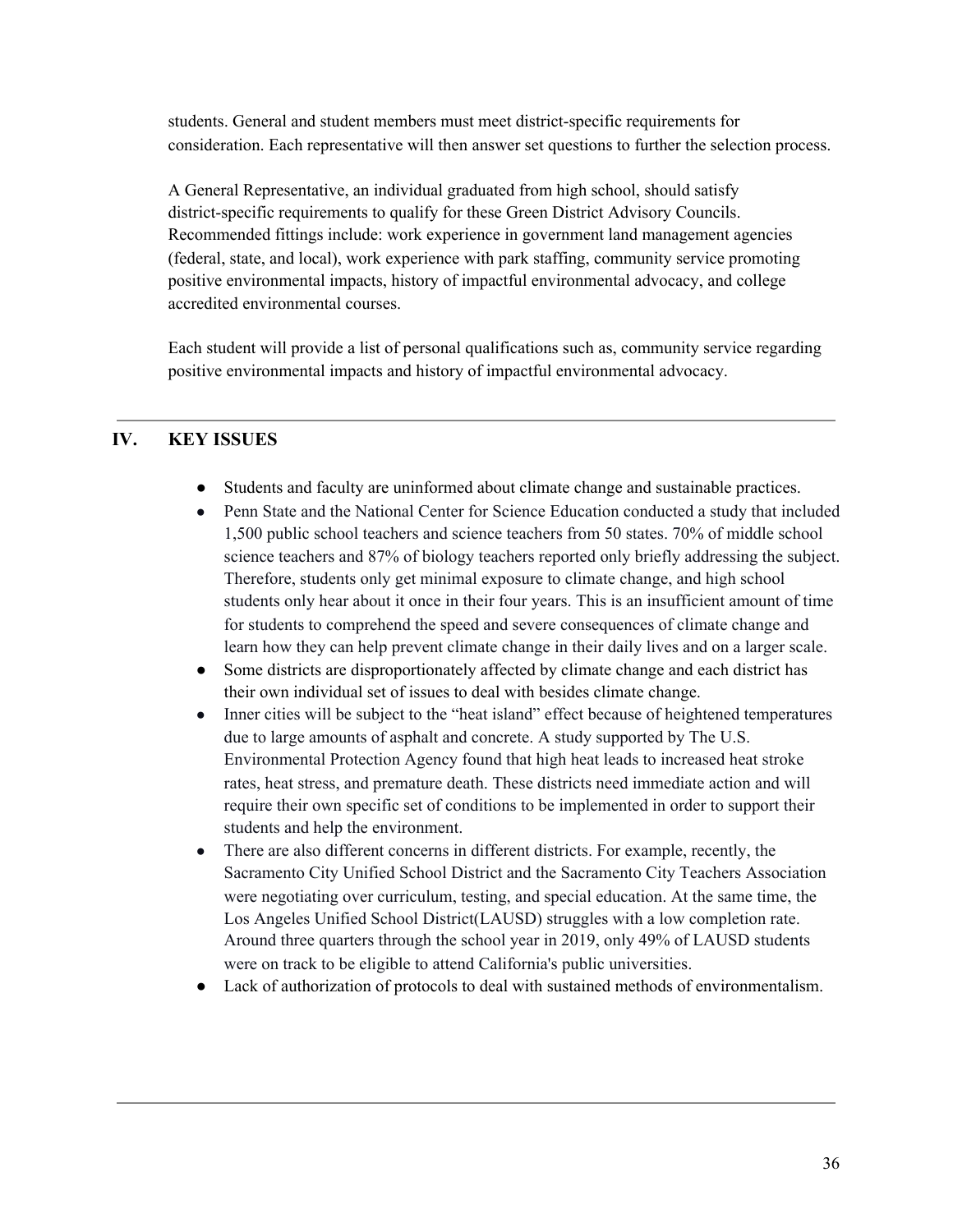#### **V. PROVEN RESULTS**

- The Culver City Unified School District (CCUD) created an Environmental Sustainability Committee (ESC). The ESC has been able to offer free environmental training for kids. They also made sure that their district went back to renewable energy with the Clean Power Alliance.
	- [Environmental](https://www.ccusd.org/apps/pages/index.jsp?uREC_ID=173190&type=d&pREC_ID=357421) Committee for CCUD District
	- Meeting minutes Listing [Accomplishments](https://4.files.edl.io/273b/06/04/20/162438-8563488c-ea9a-4971-a195-eb176b88912a.pdf)
- At Greenacres Elementary school, the PTA began implementing multiple environmental initiatives to teach students about environmental stewardship. For example, they introduced compost bins to their school and began composting food scraps. The school also implemented compostable serve ware during lunch. They saved around 10,000 lbs, per year, of compostable materials from going into landfills through these simple steps.
	- PTA with an [Environmental](https://www.scarsdaleschools.k12.ny.us/Page/6105) Committee subsection
- The British School in the Netherlands established an environmental committee in 2009. In just five short years, the school achieved the Eco-Schools' Green Flag, the highest achievement in environmental sustainability for an international school. To accomplish this, a school must, among other projects, maintain an eco-garden, organize Green Days, eliminate paper cups, and introduce water bottles.
	- [Environmental](https://www.britishschool.nl/school-life/co-curricular-activities/eco-committee) Committee with achievements meriting a special award
- The creation of a sustainability program in the Oak Park Unified School District has led to many improvements in environmental awareness and sustainability. A straightforward step they have taken through the program has been to stop using toxic cleaning products and instead only use those that are labeled eco-safe by GreenGuard. Also, every student in the school district is taught environmental literacy through their next-generation science instruction.
	- [Environmental](https://www.oakparkusd.org/Page/10482) Awareness Committee with several notable achievements, first district to receive Green [Ribbon](https://www.oakparkusd.org/Page/10482) in CA

#### **VI. FISCAL ANALYSIS**

The implementation of a council requires no additional cost to the California State Board of Education. The advisory council would be financially independent from the CDE and would allocate funds from individual school districts. In addition, the sustainable initiatives designed by these councils will be funds allocated from individual districts, with socioeconomic status considered as to the implementation of specific initiatives.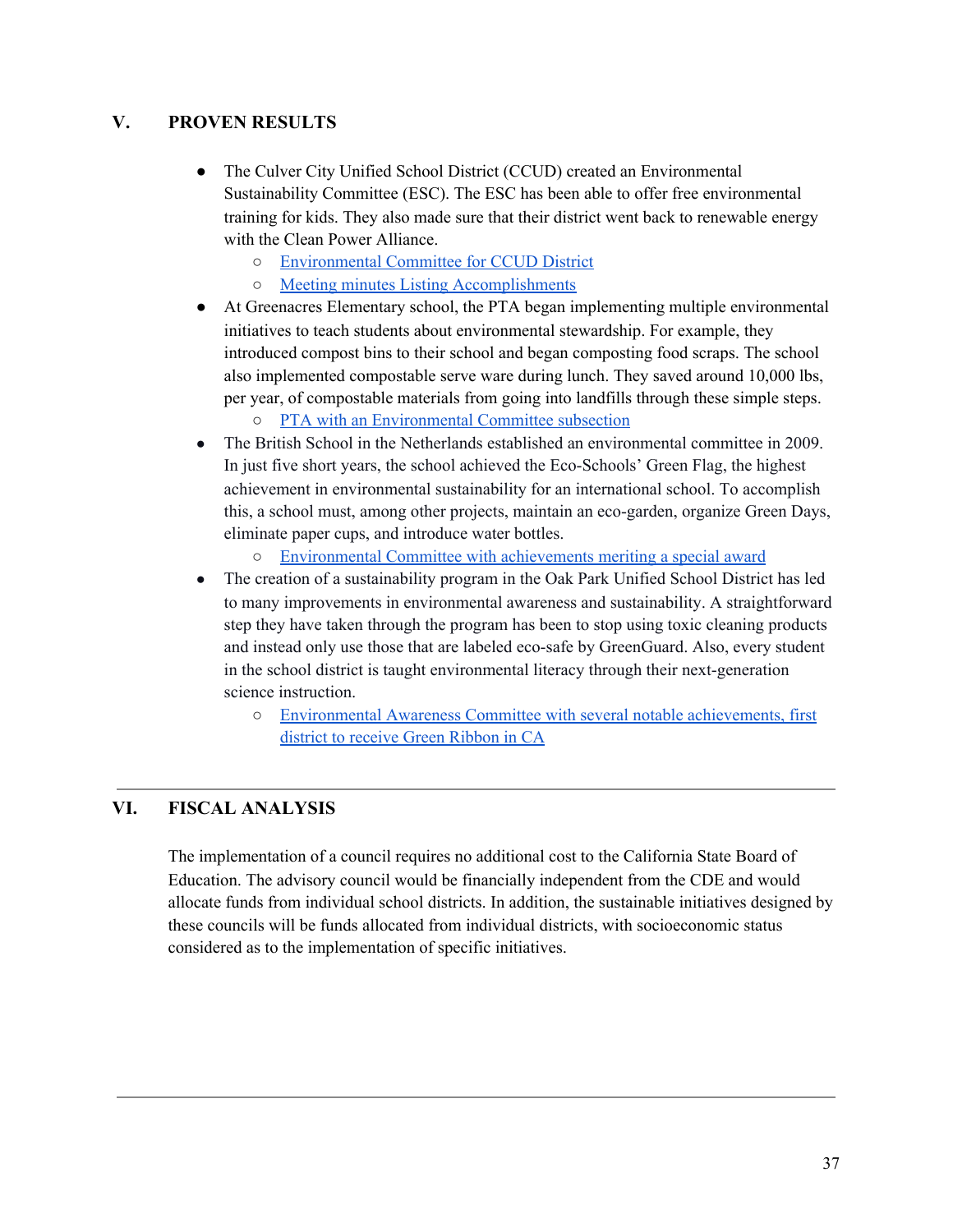#### **VII. RATIONALE**

The Green Advisory Council must be implemented to bring drastic improvement in several aspects of the education system. The Green Advisory Council proposed would allow for local students with a passion for climate change to have the opportunity to voice their opinions while holding their respective school districts accountable for sustainable choices and contracts. The advisory council would be able to enforce and regulate senate bills on the school districts such as SB 743, making contractors comply with the California Environmental Quality Act standards prior to designing models.

Being able to proclaim the issue on a district level allows for each districts' specific environmental concerns to be addressed and acted upon accordingly, taking into account variables such as other pressing issues and funds. This readdresses the education system's priorities to include climate change as one of California's most pressing issues in a non-partisan manner. Through the Green Advisory Council, an unified initiative would be developed across the state to deliver consistency and continuity in the matter of addressing and acting upon climate change.

#### **VIII. SUMMARY OF PREVIOUS DISCUSSION AND ACTION**

- SB 373 (2001)
	- Requires the State Board of Education to revise curriculum standards on environmental education, including but not limited to energy conservation, water conservation and pollution, and pest management.
	- Encourages school districts to reduce waste, divert solid waste from landfills to transformation facilities such as recycling centers.
	- Distributes grants for the above purposes
- SB 908 (2008)
	- Amendment adding climate change to the list of environmental education topics that shall be included in the revision of the science framework, teachers have to acknowledge climate change.
- $\bullet$  SB 100 (2018)
	- Declares that renewable energy resources and zero-carbon resources will supply 100% of California's energy needs by 2045.
- SB 720 (2018)
	- $\circ$  Approved California's Environmental Principles and Concepts (EP&Cs), which were adopted by the State Board of Education. It intends for the Superintendent of Public Instruction (SPI) to provide leadership to further goals of environmental literacy, encourages the governing boards of school districts to take action to promote instruction in environmental literacy for grades 1-12, and provides that the EP&Cs may be updated every 4 years in cooperation with the SPI, the SBE, the California Environmental Protection Agency, and the Natural Resources Agency.